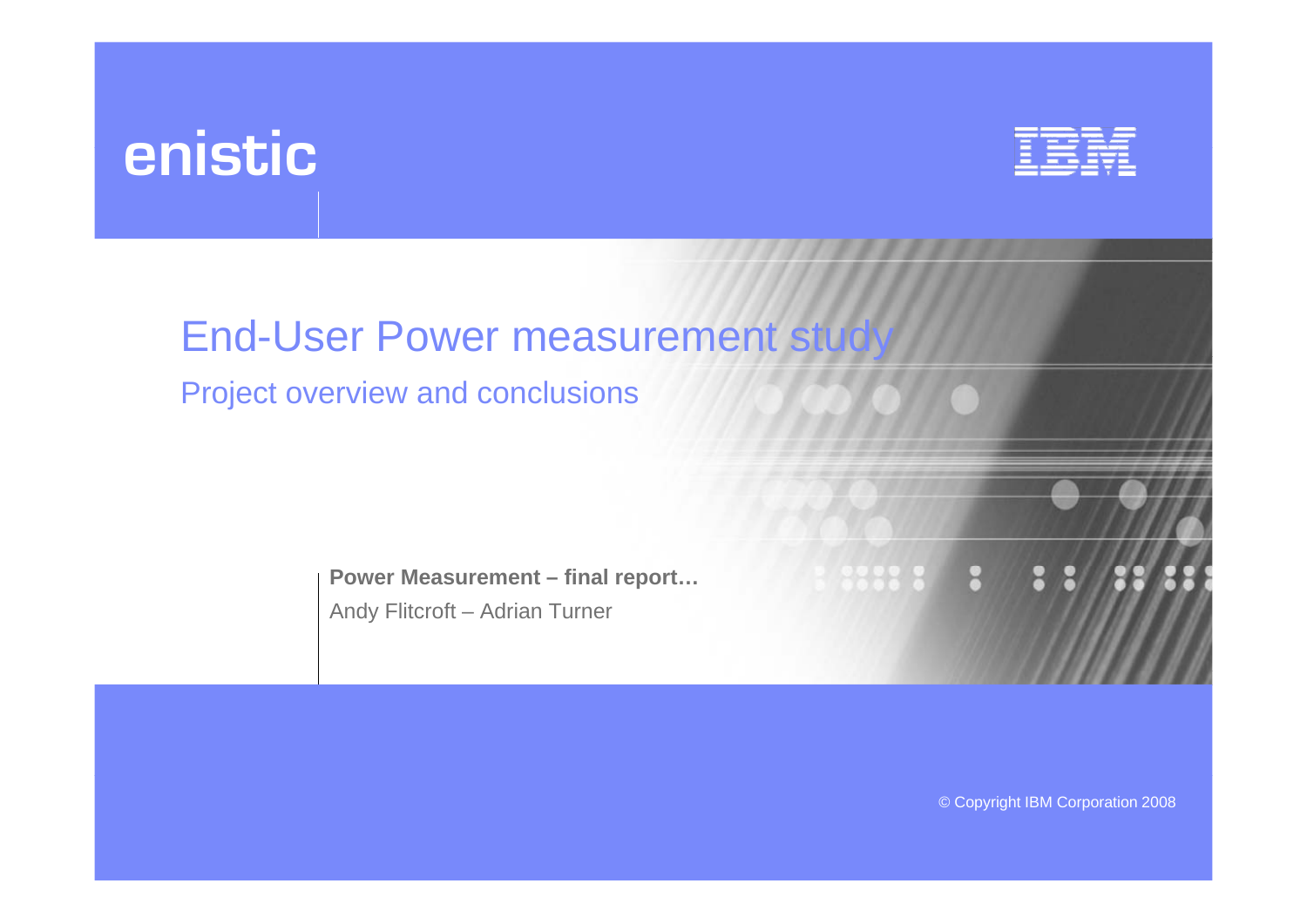# **End User Power Measurement study - Overview**

# **IBM** enistic

*A joint study project with Enistic to evaluate the role of technology solutions for the management of*  end-user energy consumption.. and to determine effective approaches for engaging IT end-users in *environmental awareness and in minimising energy consumption in the workplace …*

#### **Ai f j t** • **Aim of project**

- Why..?
- What we aimed to discover..

#### • **Findings and Experience**

- Technology and solution...
- Analysis…

#### • **Conclusions**

- $\bullet$  Case for action...
- Best Practices..

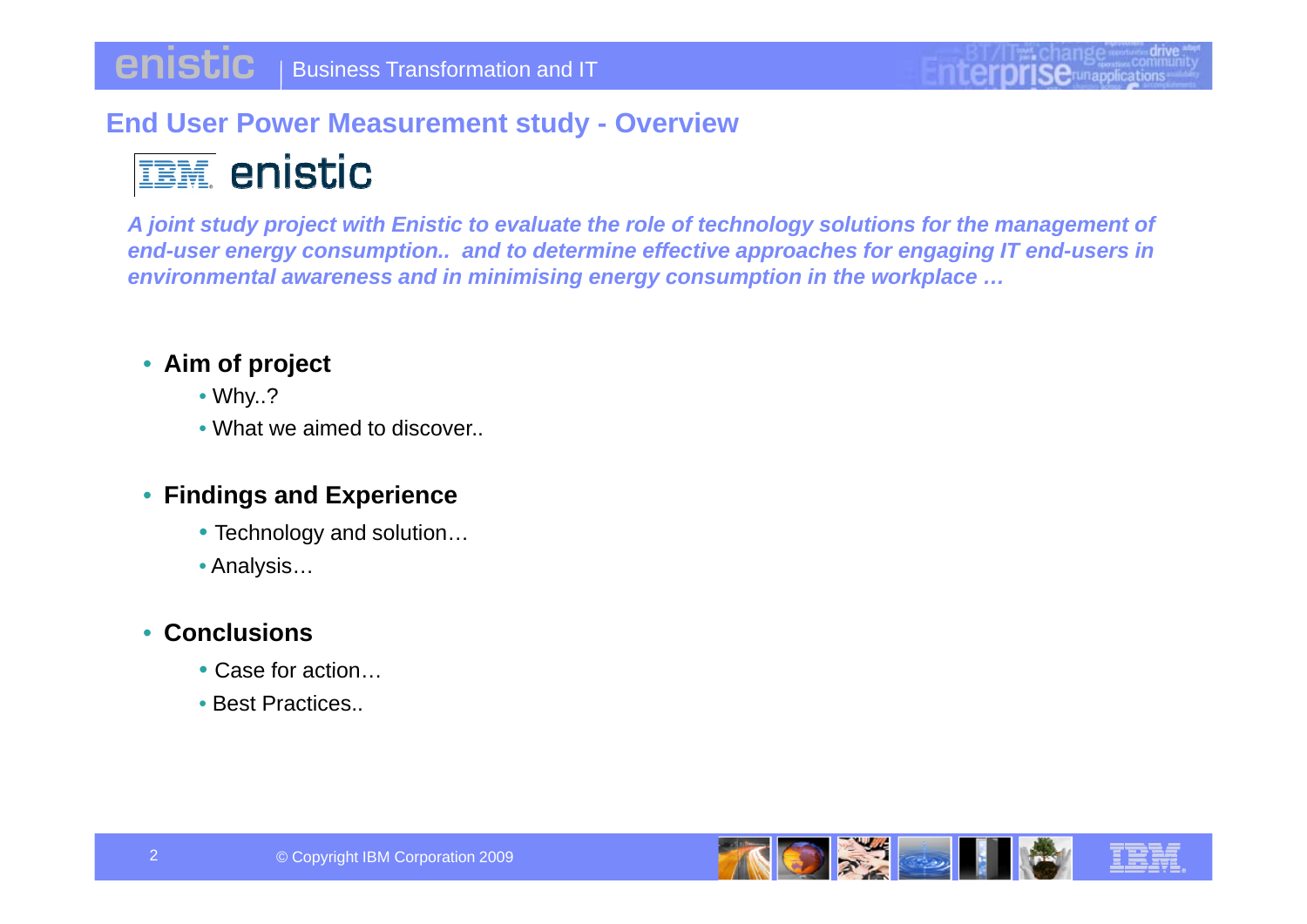#### **Aim and Background..**

*Strong focus within the IT arena on Green Data Centres and virtualisation for energy efficiency How can IT end-users also be effectively engaged in energy management in the workplace and what potential contribution can they make …?*

#### • **Test technology solution**

- Effectiveness and robustness
- Infrastructure and reporting analytics
- **Test different approaches and acceptance by users in managing consumption**
	- Guidance Reporting Active Management

#### • **Practical approaches in end-user arena… what will work?**

- Minimising energy consumption and potential impact
- Policy approaches and practices.... What 'engages'..? What 'turns off' users..?

#### • Contribution to raising end-user awareness from an environmental perspective

• 'Entry' and 'Exit' surveys…



 $e<sub>n</sub>$  explications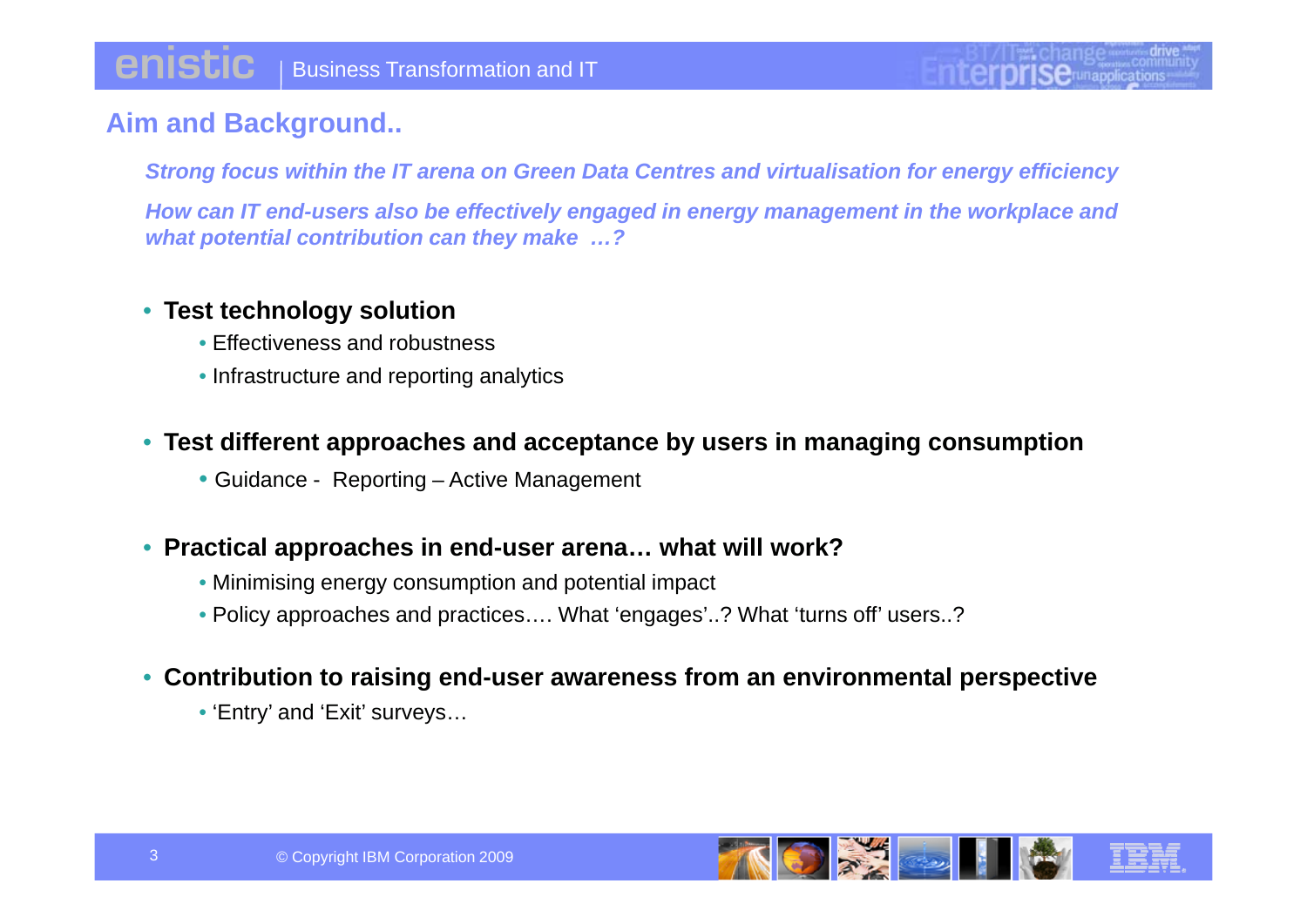# **Technology and Solution overview..**

*Enistic - Associate partner of Hursley Innovation Centre*

*Part of Domia group.. Energy and environmental management solutions* 

# enistic

#### • **Hardware sensor technology**

- Power strip with smart sensor for monitoring usage by outlet
	- plug devices into power strip
- Wireless data transmission of power data to zone controller
	- Zigbee Pro protocol mesh-based networking
	- data 128-bit encrypted
	- real-time power measurement (10 second polling)
- Zone controller transmission of data to management infrastructure
	- intranet/internet (http)

#### • **Hosted reporting and management solution**

- Web-based interface
	- Reporting and real-time measurement
	- Active Management configuration (automated power policies by outlet)

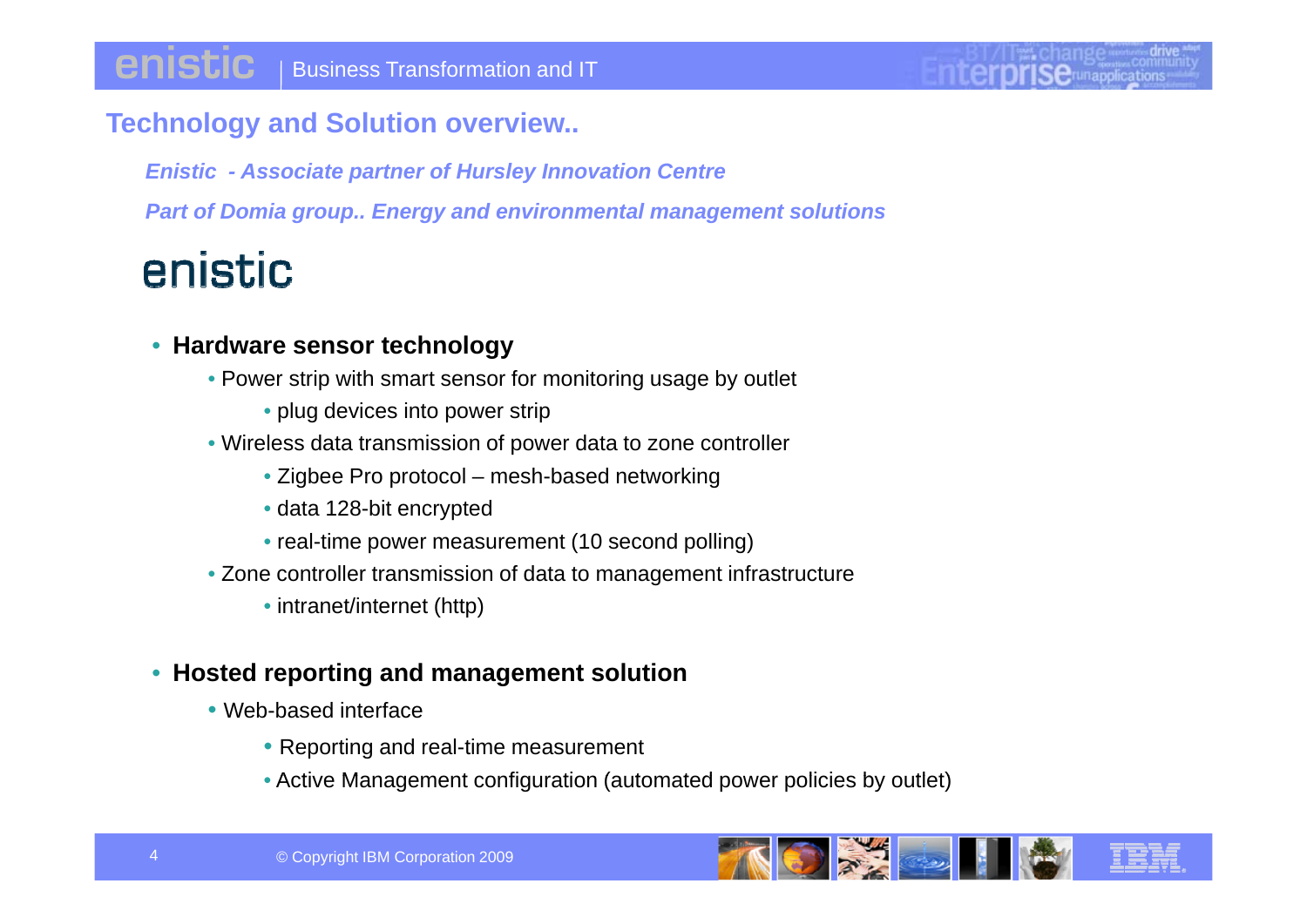# **Population and Site Profile** Shared Office space

*IBM North Harbour (B1FG) …. Standard Office and desk space*



#### **Profile**



**e**runapplications

#### • **Customer Fulfilment - support and technical teams**

- Mixed work population (Home Mobile Office)
- Desk space usage
	- Mix of 'fixed' and shared desk space
- Laptop population predominantly
	- 'Clean-desk' policy
	- Most desks with TFT monitors

#### • **Installation Profile**

- 45 desks and one workgroup printer
- One zone controller

#### • **Three user groups**

- Daily (22)
	- $\bullet$  office workers primarily same desk
- Shared (21)
	- drop-in desk and office space

**AND CONDENS** 

- Infrastructure (3)
	- network printer and PC desktop/servers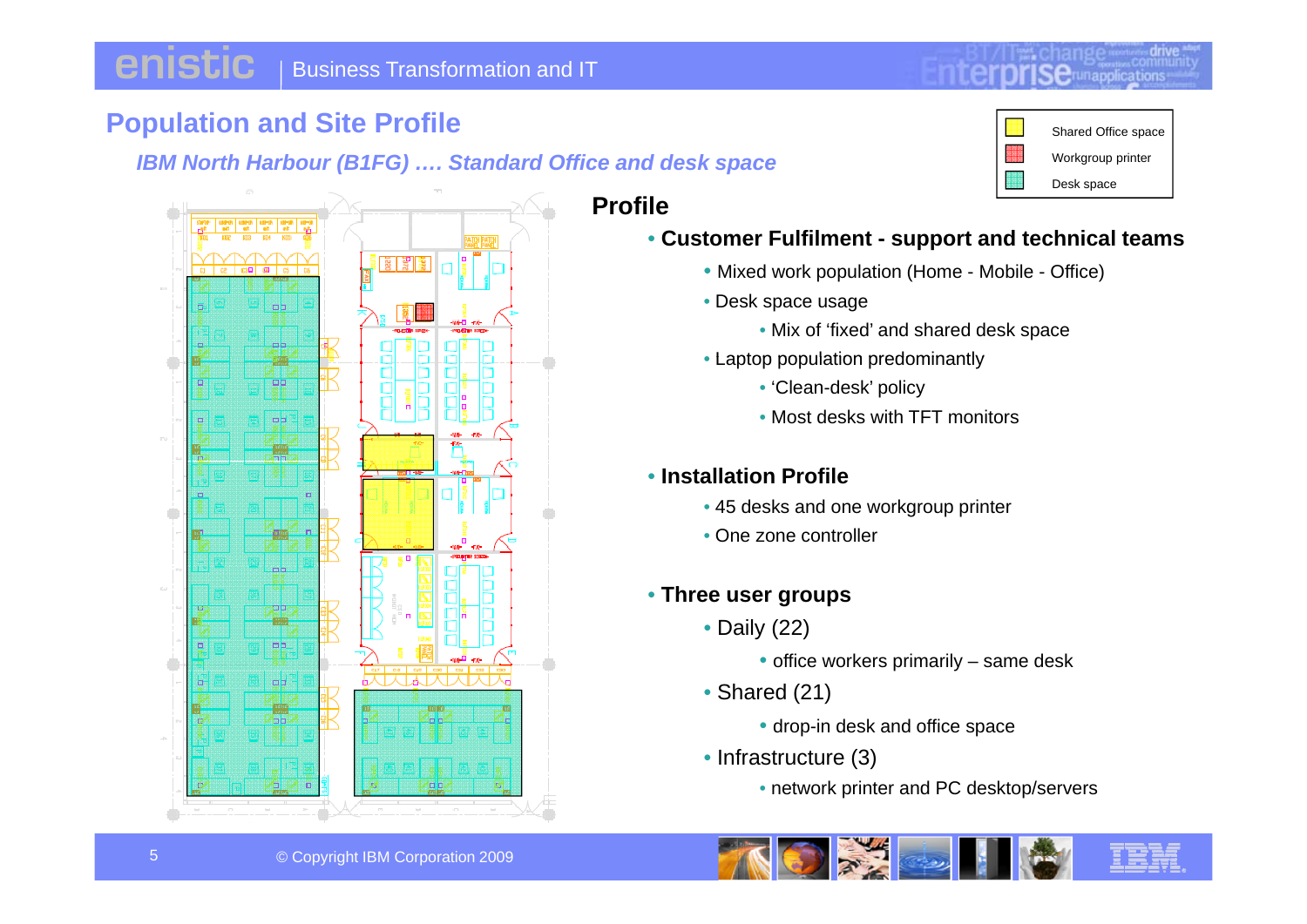**enistic** Business Transformation and IT **Se**runapplications **Project Outline…what we did..** Task The Measurement Communication *Installation*Profile – User Groups n kit Set-up and profiling Baseline measurement*User initialisation - attitudes***Announce** Introduce project. Current attitudes / awareness. General guidance and awareness. General guidance and and are  $\blacksquare$ Exit survey feedback from baseline phase. Exit survey *Guidance + Reporting phase* Specific guidance on power and the specific guidance on power mgmt. Separate users with access to individual reporting **Measurement** access to individual reporting **and the specific guidance** o Parameters to individual reporting<br> **Phase active Management Phase** Measurement<br> **Active Management Phase** Measurement episode Measurement explorers and the measurement of the measurement of the measurement of the measure Auto Mgmt Users Requested specific actions. Active Management automated policy on some **Instruction** outlets

#### • **Principles and operation**

Reporting feedback - general

*Feedback to User*

• No personal (identifiable) data shared.... Data at user profile group shared with community

die die Soos-Afrikaanse koning van die Grootse koning van die Soos-Afrikaanse koning van die <mark>Data</mark>

- No interference or disruption of business through test/pilot activities
- Co-ordination point within the user group… communication, primary interface (Adrian Turner)

*Jul 31 Aug 31 Sep 30*

**Data** 

**Data** 

• Monitoring of desk space usage through pilot

*Jun 30*

6



Data Data



Data

**STRITH IT**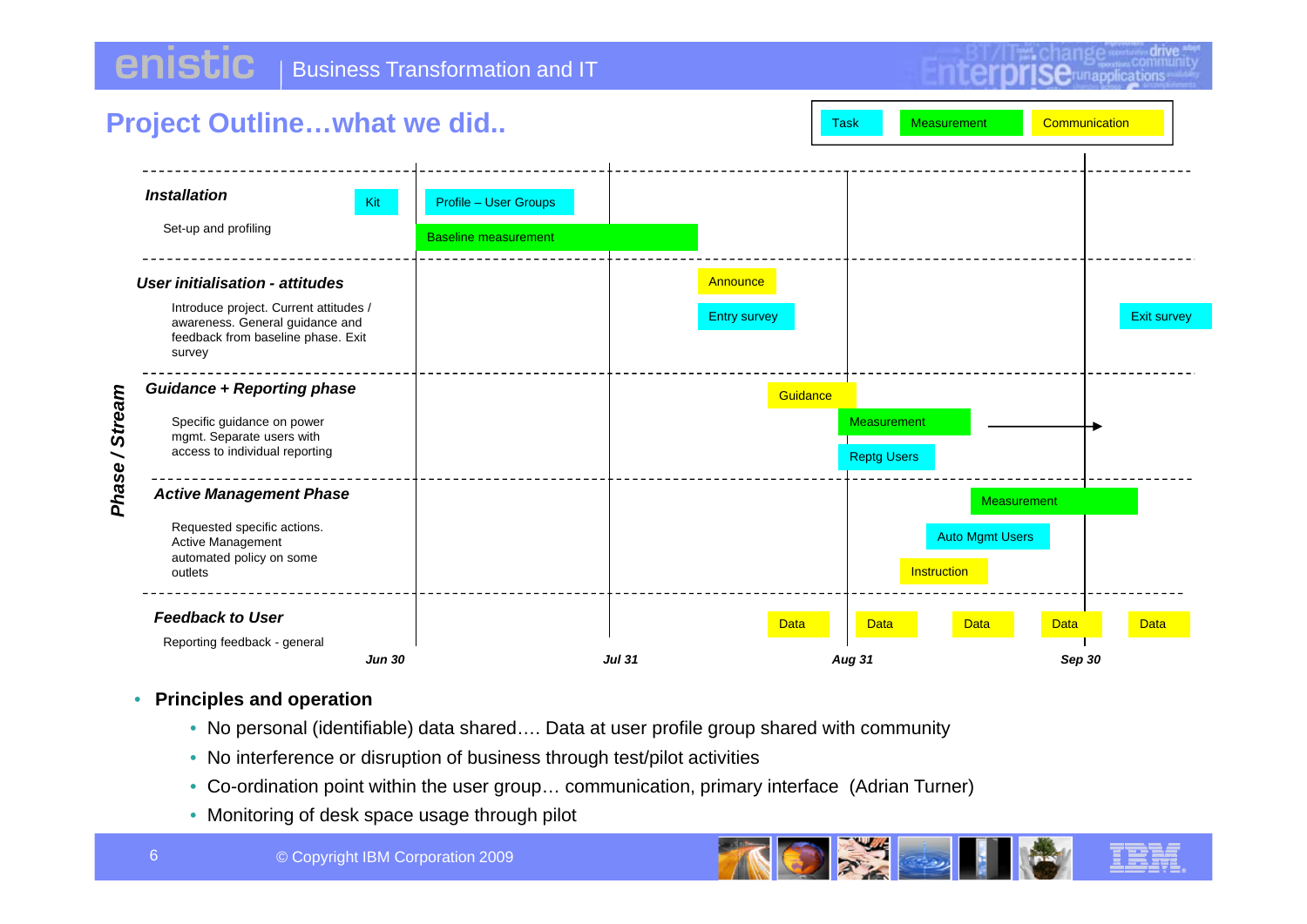# **Technology solution … installation and experience**

*How did the technology perform… and how did we use it…?*

- **Installation**
	- Approximately 90 minutes to install configure (46 devices + one zone controller)
		- 1x Enistic 1x IBM….
	- Visual PAT safety inspection (Johnson Controls)
	- No issues/support required no specialist skill required for basic installation

#### • **Robustness**

- No issues during the test period… stable and robust
- No interference or wireless network issues reported

#### • **Administration**

- Automated active management.. set-up and administration
- User group management and set-up..

#### • **Reporting and analytics**

- Use of standard solution reporting…. Primarily for individual end-users
- Data export (hourly data) Analytical DB2 database model, profiling and testing 'scenarios'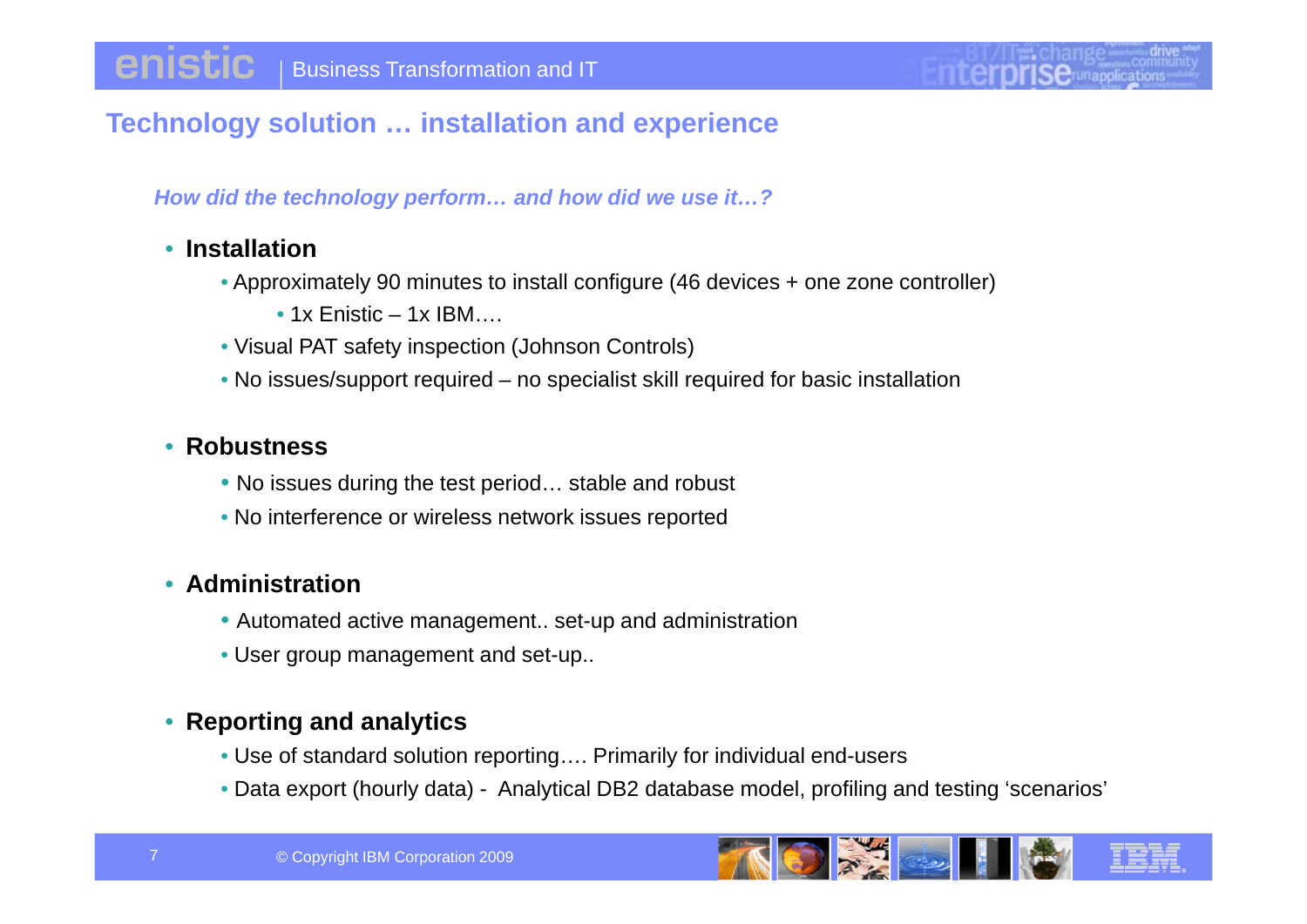# **Se**runapplications

# **User Attitudes … 'Entry' survey**

Initial survey of the user population on announcement of the project...

*Attitudes towards environmental issues in the workplace, engagement in them, and to measurement..* 

#### **Work Profile**





#### **Attitudes**

#### • **Environment - Positive**

- 66% rate environmental issues in workplace as important and the contribution an individual can make
- More neutral about individual contribution to enterprise energy management
	- *but….*

#### • **Engagement - Limited**

• Limited engagement and involvement in internal programmes and using information resources and power management (<15%)

- Majority belief that reducing personal power consumption would impact their job
- 40% strongly negative to 'target'-based approaches
- Not strongly convinced about measurement
- Generally positive or neutral towards active/automated power mgmt. policies



8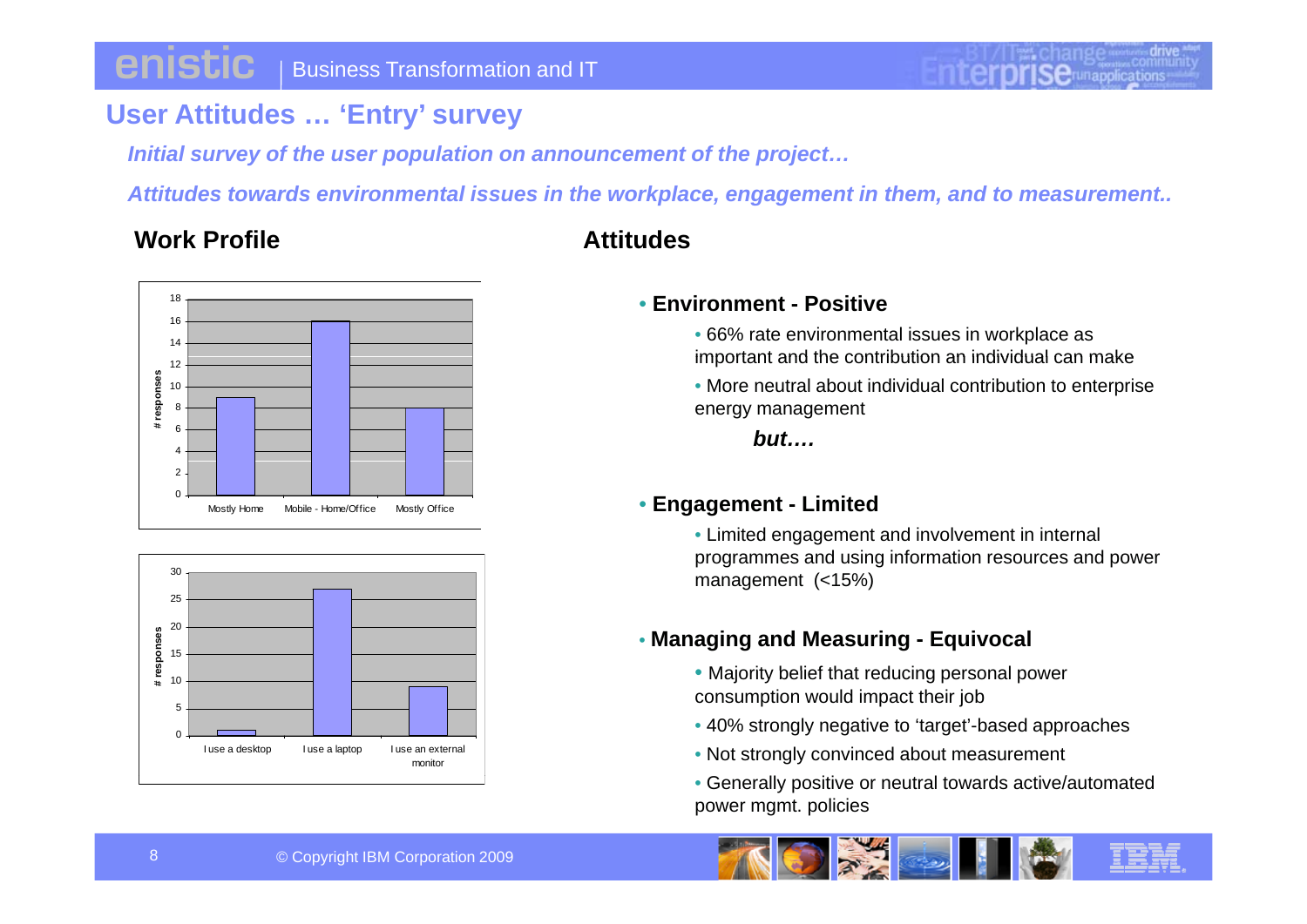#### **Baseline phase…**

*'Silent' measurement to establish base line prior to announcement to user population…*



#### Total Contribution by User Group

| User Group                |          | Daily              |                    | Shared             |          | Infrastructure     |                    | Total              |
|---------------------------|----------|--------------------|--------------------|--------------------|----------|--------------------|--------------------|--------------------|
| Use Period                | $CO2$ kg | <b>Hercent use</b> | CO <sub>2</sub> kg | <b>Hercent use</b> | $CO2$ kg | <b>Percent use</b> | CO <sub>2</sub> kg | <b>Hercent use</b> |
| Workday                   | 83.52    | 43%                | 37.88              | 20%                | 71.54    | 37%                | 192.94             | 100%               |
| Overnight (19:00 - 07:00) | 3.52     |                    | 2.94               | 6%                 | 42.53    | 87%                | 48.99              | 100%               |
| Weekend                   | 2.13     | 5%                 | 1.60               | 4%                 | 35.30    | 90%                | 39.03              | 100%               |
| <b>Total</b>              | 89.17    | 32%                | 42.41              | 15%                | 149.38   | 53%                | 280.96             | 100%               |

#### • **General profile**

- Laptop population, with clean-desk policy gives a generally efficient profile for most users
- Desk population
	- 25 (out of 45) average used
	- range from 11 to 38 populated

• consistent weekly pattern but significant daily variation

• Strong insight into work and energy 'patterns' and different profile groups

#### • **"Infrast uctu e ructure"**

- small number of 24x7 desktop 'servers' and one network printer
	- contributing 53% of total consumption
	- and 90% 'out of hours' consumption

#### • **Monthly consumption**

- July month
	- 186kg CO2 346 kw hrs £38/mth

9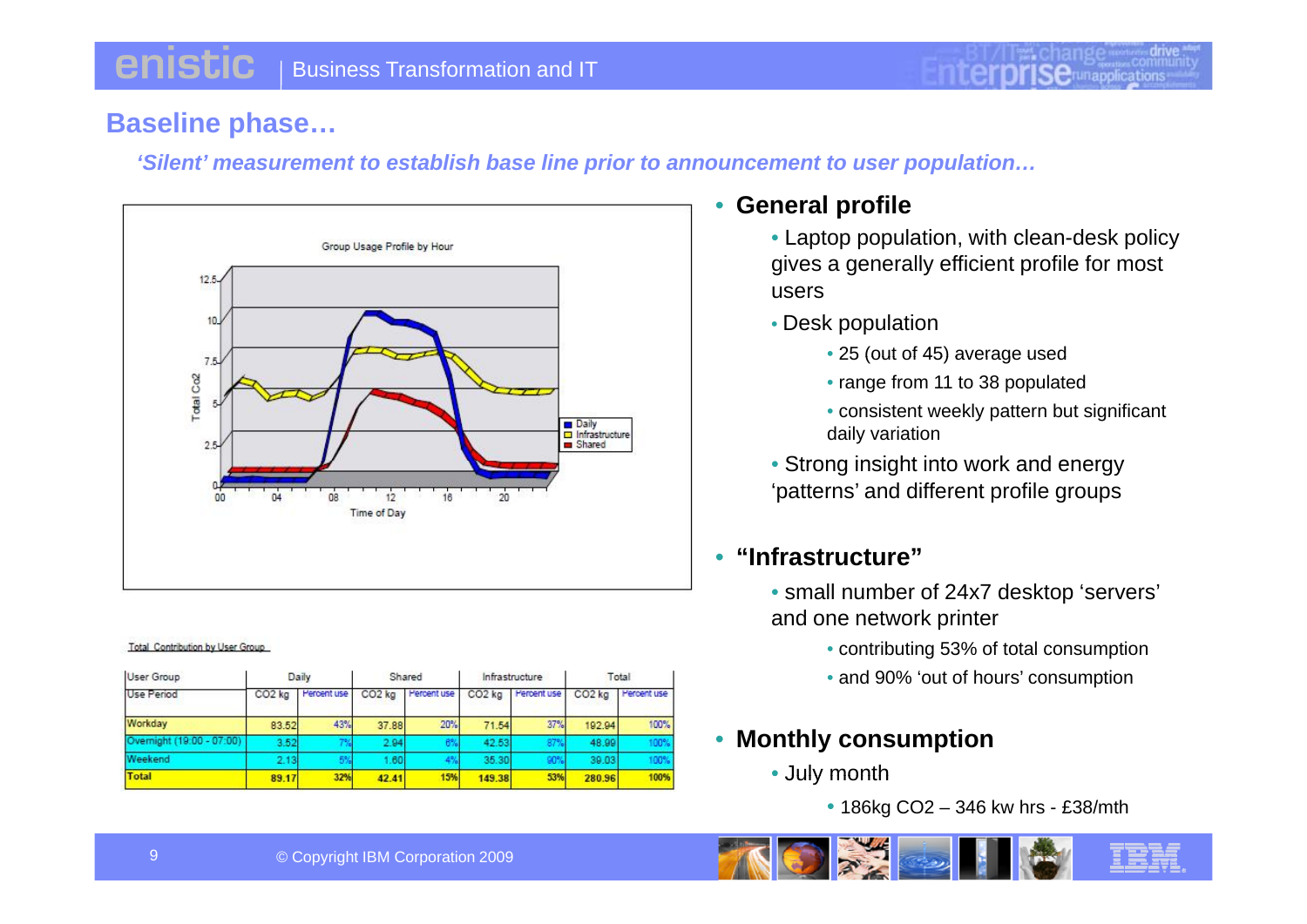#### **Guidance Phase…**

Give guidance to end-users on actions to reduce power – selected access to individual reporting



Work profile by hour - Average

#### User Group Phase Name Baseline Guidance %Change **Daily CO2 kg 89 21** Total Days | 1078 286 **CO2 kg per day 0.083 0.073 -12% Shared CO2 kg 42 11** Total Days | 1029 273 1029 273 **CO2 kg per day 0.041 0.040 -2% Infrastructure CO2 kg 149 36** Total Days | 147 39 **CO2 kg per day 1.016 0.924 -9% Total CO2 kg 281 68** Total Days 2254 598 y **CO2 kg per day 0.125 0.113 -10%**

#### • **Phase Overview**

- Feedback on baseline phase and summary reporting profiles to all (CO2 measurement)
- Guidance/Actions to minimise power
- Selected sample users with access to individual reporting

#### • **Results**

- Headline change in consumption rate -10%
	- underlying reduction 7-8% (adjusting for desk population)
	- small/limited change when desks populated
	- reduction in 'out of hours' usage -14%

# • **Impact of individual reporting**

- Generally shows greater contribution
	- 4-5% pts difference in reduction

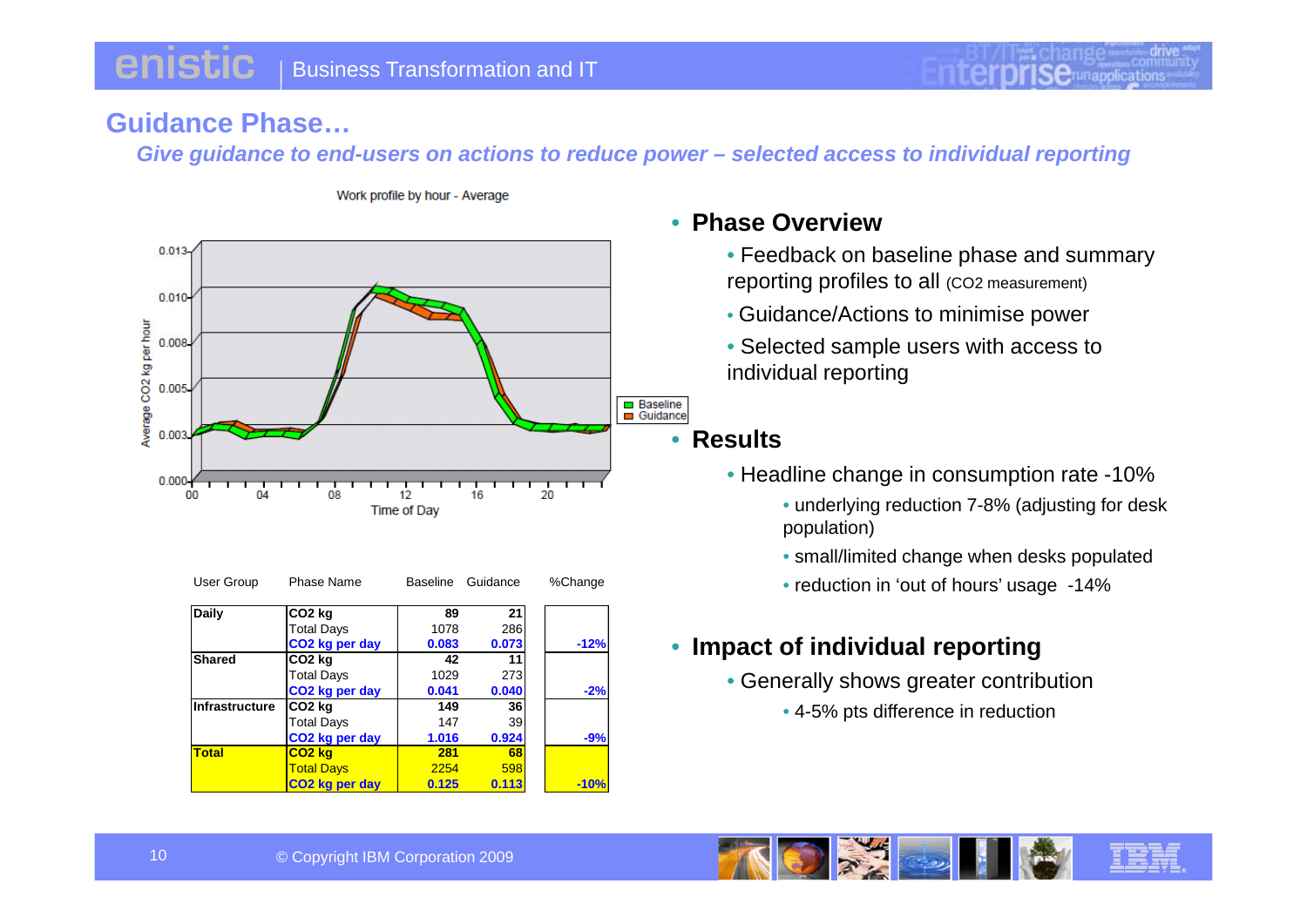### **Active Management Phase…**

*Implement automated active management policy on some outlets.. and request specific actions* 



#### Work profile by hour - Average

| User Group            | Phase Name                                                            |                      | Active<br>Baseline Management | % Change | • largely driven by 'Infrastructure'                                                  |
|-----------------------|-----------------------------------------------------------------------|----------------------|-------------------------------|----------|---------------------------------------------------------------------------------------|
| <b>Daily</b>          | CO <sub>2</sub> kg<br><b>Total Days</b><br>CO <sub>2</sub> kg per day | 89<br>1078<br>0.083  | 36<br>474<br>0.077            | $-7%$    | • underlying reduction for 'Daily' and 'Shared'<br>desks continued to increase (-12%) |
| <b>Shared</b>         | CO2 kg<br><b>Total Days</b><br>CO <sub>2</sub> kg per day             | 42<br>1029<br>0.041  | 16<br>452<br>0.036            | $-12%$   | • noticeable 'take up' to battery use request for<br>'Daily' group                    |
| <b>Infrastructure</b> | CO <sub>2</sub> kg<br><b>Total Days</b><br>CO <sub>2</sub> kg per day | 149<br>147<br>1.016  | 46<br>65<br>0.712             | $-30%$   | • Impact of individual reporting                                                      |
| Total                 | CO <sub>2</sub> ka<br><b>Total Days</b><br>CO2 kg per day             | 281<br>2254<br>0.125 | 99<br>991<br>0.100            | $-20%$   | • Continued to reinforce behaviour                                                    |

#### • **Phase Overview**

- Implement and test active automated management on some outlets
	- weekend / out-of-hours
		- based on information / feedback
	- applied to 2 out of 3 'infrastructure' group
- Request laptop users to turn off power at plug over lunch periods
	- $\bullet$  receptiveness and responsiveness

#### • **Results**

- Headline change in consumption rate -20%<br>• Iargely driven by 'Infrastructure'
	- largely driven by 'Infrastructure'
	- underlying reduction for 'Daily' and 'Shared' desks continued to increase (-12%)
	- 'Daily' group..

#### • **Impact of individual reporting**

- **CO2 kg per day 0.125 0.100 -20%** Continued to reinforce behaviour
	- 5%-10% pts difference in reduction



11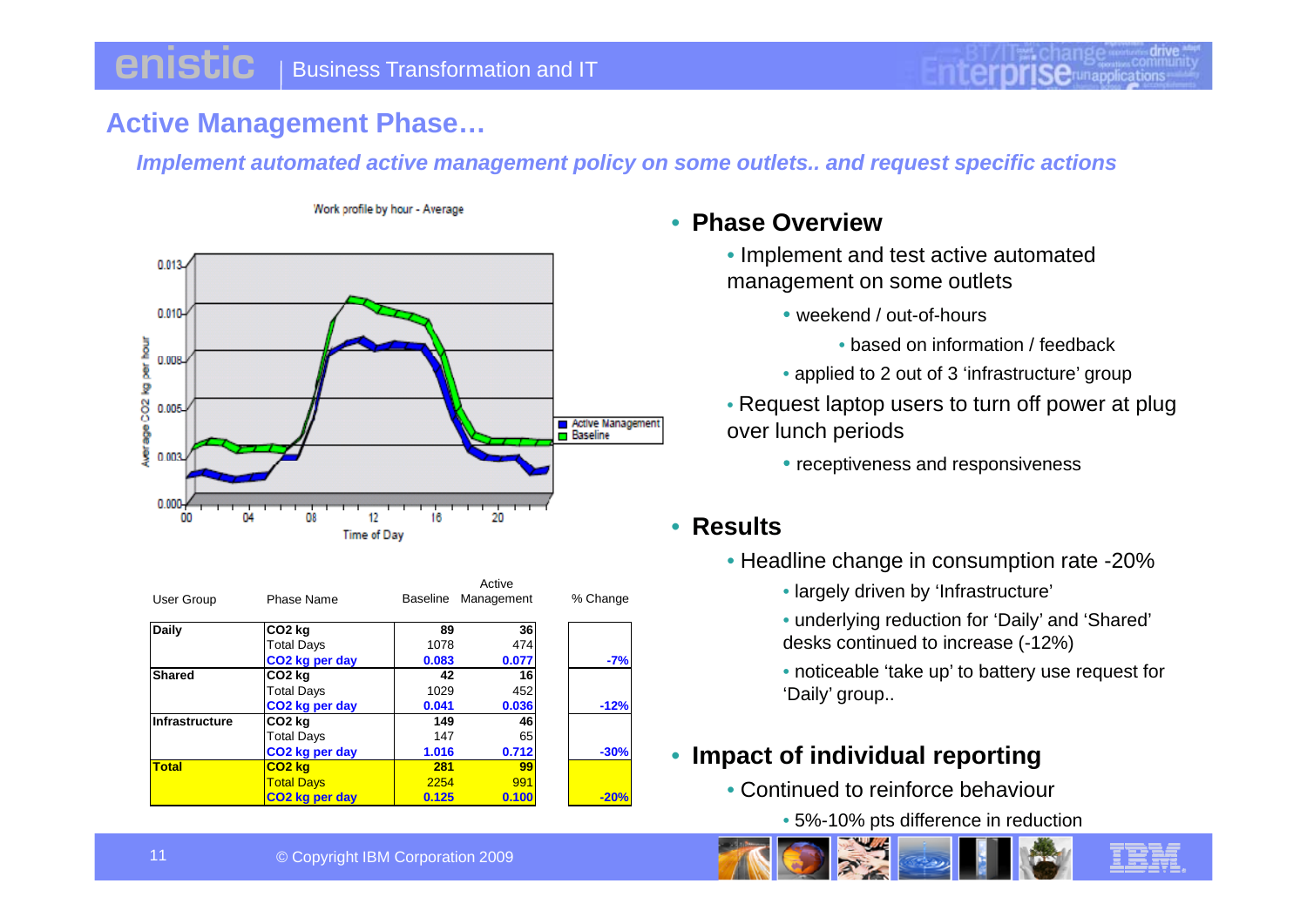#### **User population – Exit awareness survey and feedback…**

*What changes occurred in attitudes and behaviour as a result of this study project…?*

*What was the feedback on the reporting.. What was useful..?*

#### • **Attitudes**

- Increased perception in the role of the individual in contributing to reducing environmental footprint
- Very significant increase in awareness and use of power management schemes
	- 40 point reduction in the 'unaware' categories...
- Still largely neutral in terms of personal power use impact on total IBM footprint..
	- but majority view now for 'makes some impact' or greater... versus 'little'/'minimal' impact
- Technology enablement positive
	- strongly positive on active management policies (85%) positive 'shift' on information reinforcement

#### • **Reporting feedback and use…**

• Enistic reporting (end-user summary)

Overall positive…

- Daily system notifications annoying.
- On-line graphs a little bit limited. Scales often do not start at zero and therefore pattern can be a bit "misleading".
- Real time reporting is excellent as you can see immediate results for actions
- Why does the reporting show power usage, even when all items are switched off?
- IBM
- Used hourly data extract data > simple DB2 analytic model...for group analytics and analysis...

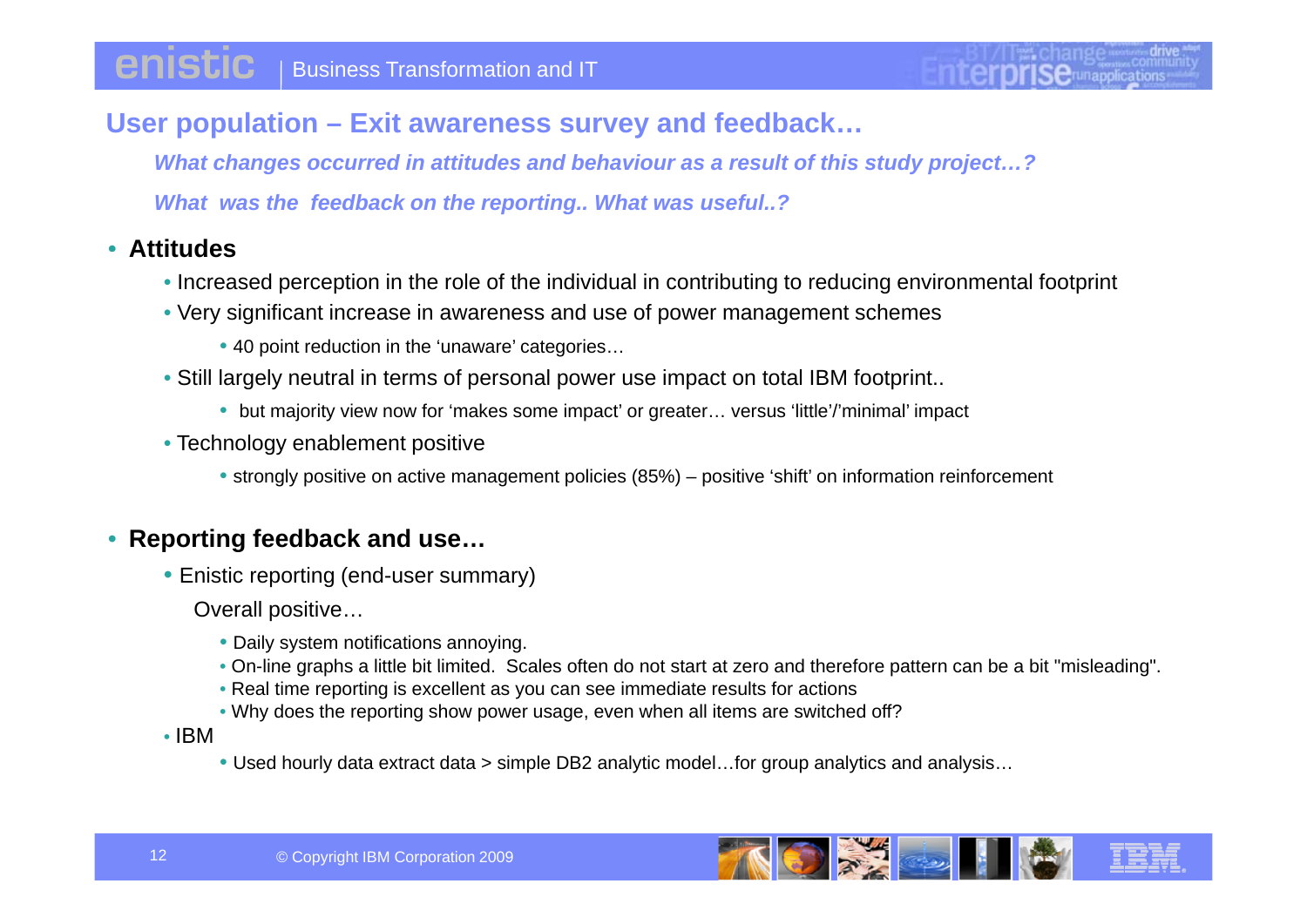#### **Measurement Summary…..**

- **Summary of findings and experience through the study**
	- $\bullet$  Background end-user environment is largely energy efficient… with 'hot spots'
	- Overall reduction of around 20% achieved in daily average consumption rate…
		- No 'coercion' involved
		- A combination of guidance, reporting and active management achieved the result
		- All user groups showed a reduction… and contribution
		- No reported disruption to normal business activities
	- Guidance-only approach has some direct impact but…

• The combination of 'local' knowledge and analytics provides a catalyst, and gives a strong insight to be able to establish appropriate profile groups, understand patterns and inform and set appropriate active management policies… without disrupting business activities

• Access to individual reporting appears to be a strong behavioural reinforcement to guidance and awareness in reducing consumption, based on the data…

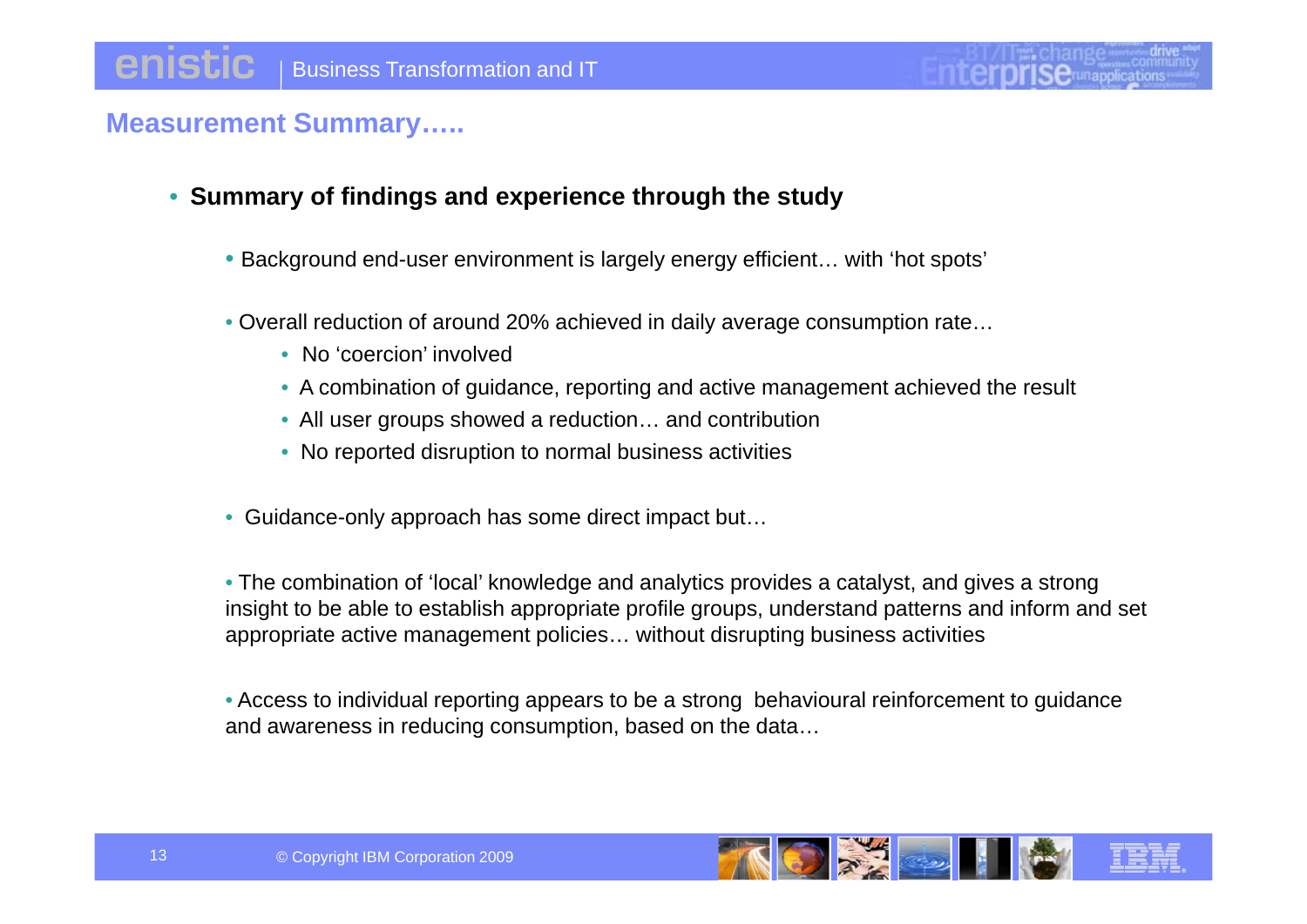### **Conclusion Summary….**

*Conclusion areas from the study … Environmental and energy management…* 

#### • **Technology**

- It works...
- How, where and in what contexts would you use this style of solution..?

#### • **Reporting and Analytics**

- A strong reinforcer at individual level and a catalyst for action at the group/community level
- Potential future secondary uses…. Enterprise 'feedback' and adaptive active management

#### • **Financial and business case**

- Direct solution cost v benefit in energy terms
	- depends on your workplace environment…. and deployment approach
- Broader business case… use of infrastructure, enterprise energy management, Green engagement

#### • **People, Policies and Practices**

- Underlying willingness to contribute in end-user populations... involving the 'silent majority'
- Engage and advise, supported by information… don't dictate or nag...
- Directly involve local communities... local knowledge + technology gives 'intelligent' solutions..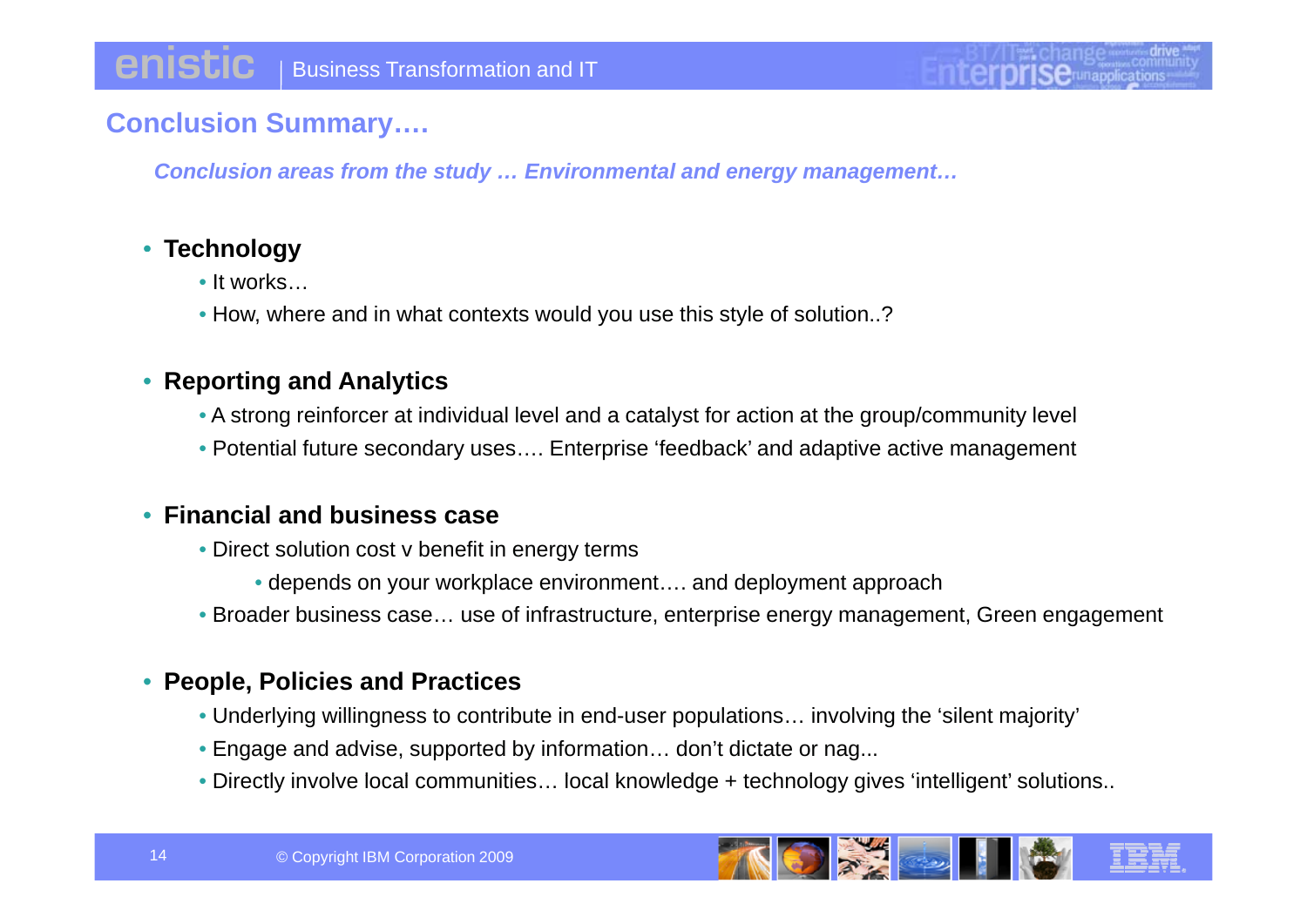### **Technology… Conclusions**

#### *It works …*

*How, where and it what contexts would you use this style of solution…?*

#### • **Context**

- Suitable for a fixed or a mixed mobile/fixed working population in a general office environment…
- Less suitable for a fully mobile working population and environment…
- predominantly desktop-based environments have a much greater energy cost per seat...

#### • **Use**

- Fixed deployment
	- permanent installation...
- Mobile deployment
	- use as a 'forensic' enterprise tool and habit former in end-user populations…
	- move around enterprise

#### • **Feedback**

• Additional flexibility in active management profiles and scheduling….

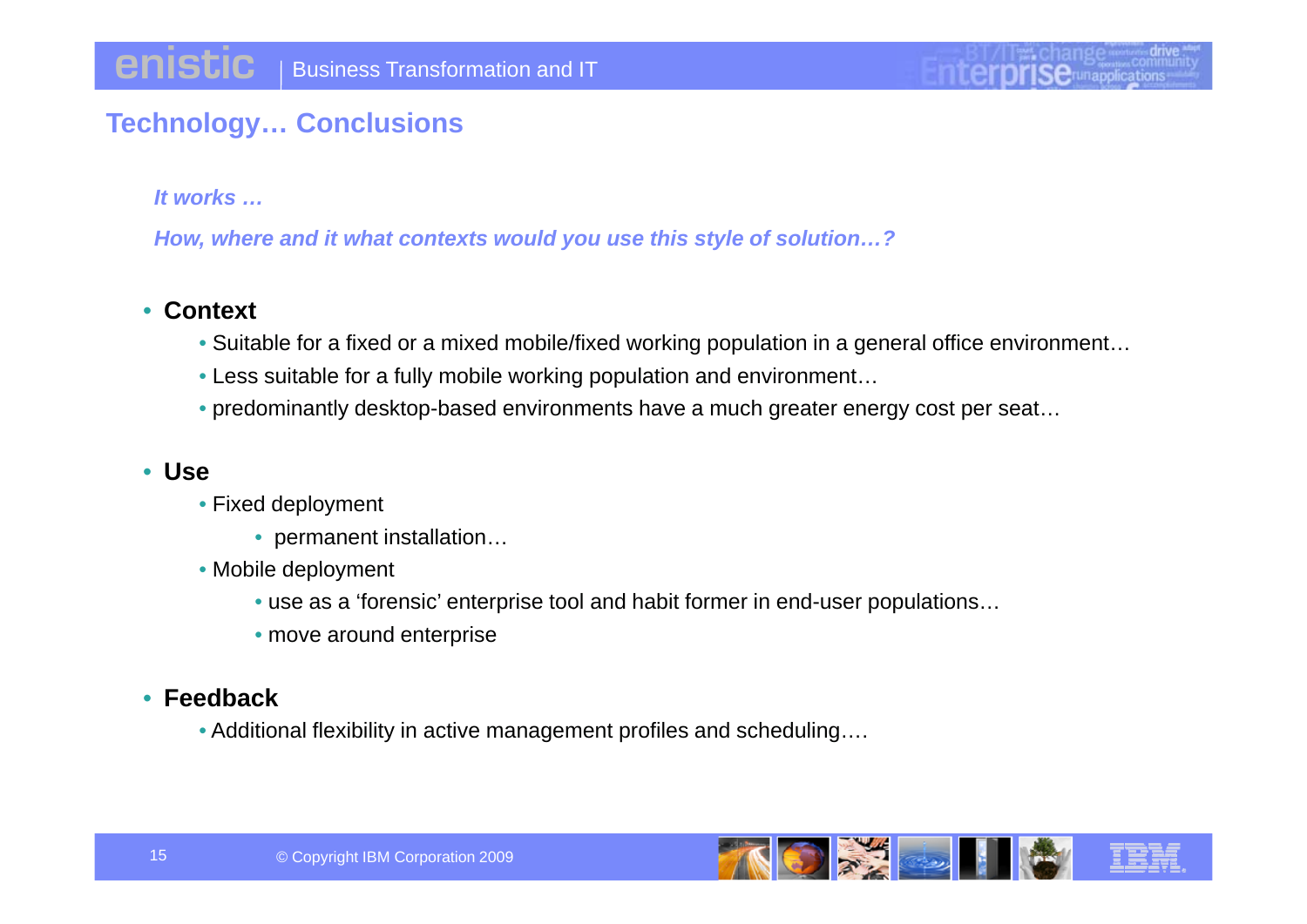### **Reporting and Analytics – Conclusions…**

*A strong reinforcer at individual level and a catalyst for action at the group and community level …*

Potential future secondary uses... enterprise 'feedback' and adaptive active management

#### • **Reporting and Analytics**

- Individual end-users like real-time monitors…"you can see immediate results of actions…"
- They don't like being 'nagged' by automated messages and reporting…
- At a group/community level…a 'drillable' historical analytic model using hourly data..

#### • **Future thoughts**

- Enterprise 'feedback' on user dynamics… other site infrastructure, enterprise energy demand
- Adaptive active management… direct feedback loop from analytics…

#### • **Standards**

• Primary common data and business standards would accelerate the ability to make extended use of analytics….

- Data capture/management solutions different technologies suitable for different environments…
- Analytic 'engines' and 'appliances'… integration..
- Cross-enterprise energy management…

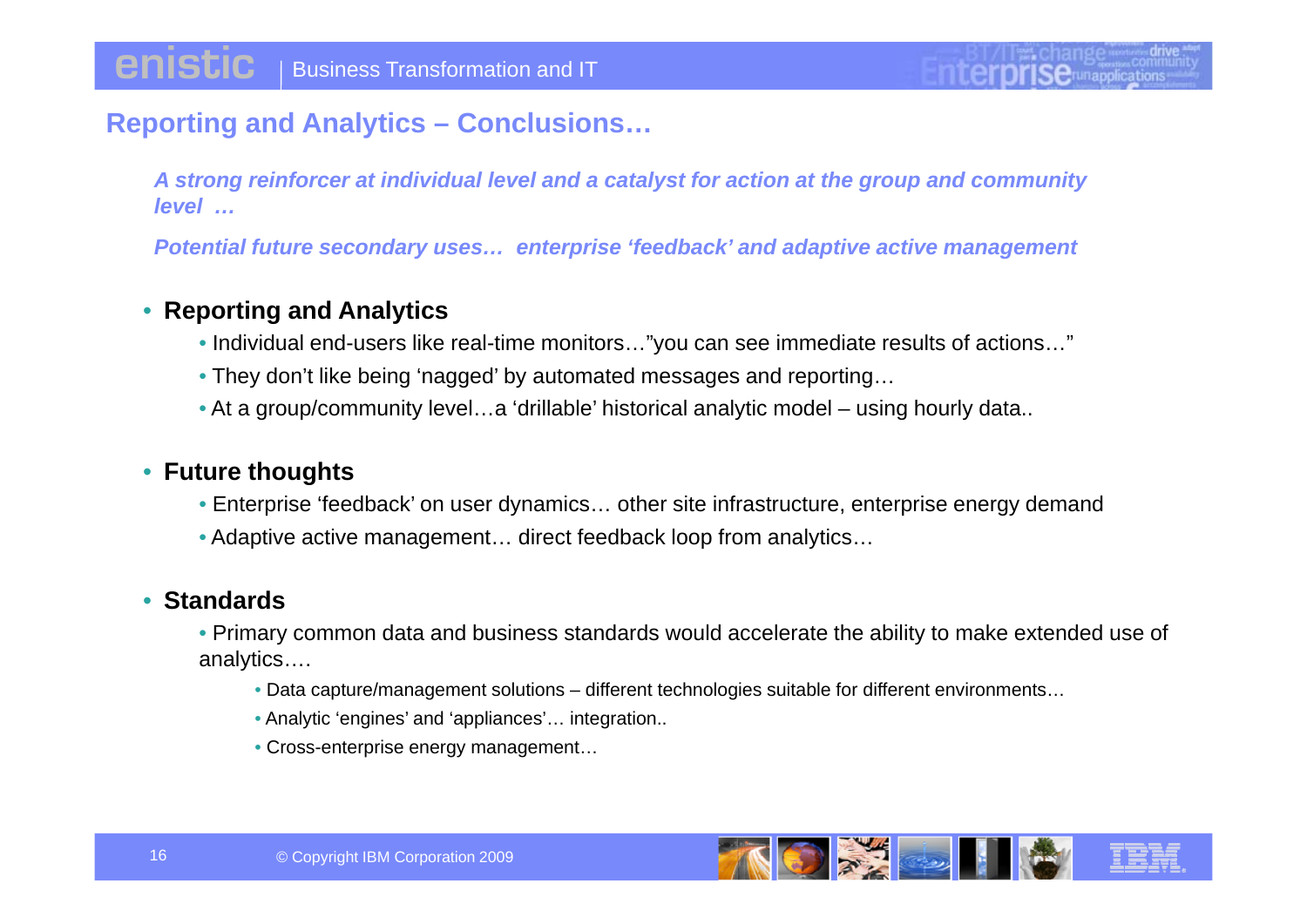### **Financial and Business Case…. Conclusions…**

*Direct solution cost versus benefit in energy terms depends on your workplace environment and deployment approach… Broader business case encompasses use of infrastructure, enterprise energy/site management and 'Green' engagement …*

#### • **Direct solution cost versus energy benefit**

- Dependent on base environment
	- $\bullet$  laptop/mobile population v desktop/fixed
- For larger corporates….
	- 'lift and shift' approach as an enterprise 'probe'…. majority of benefits are realised early..

#### • **Broader business case**

- Use of infrastructure
	- local 'server' processes running on local '24x7' desktops > virtualisation
	- SAP production overnight printing on a local network printer
- Enterprise energy and facility management
	- demand planning and dynamics
	- interaction with other enterprise energy management processes and technology
- Engagement of individual and enterprise profile
	- awareness and action-enhancer on wider environmental engagement...
	- $\bullet$  small numbers x n,000...

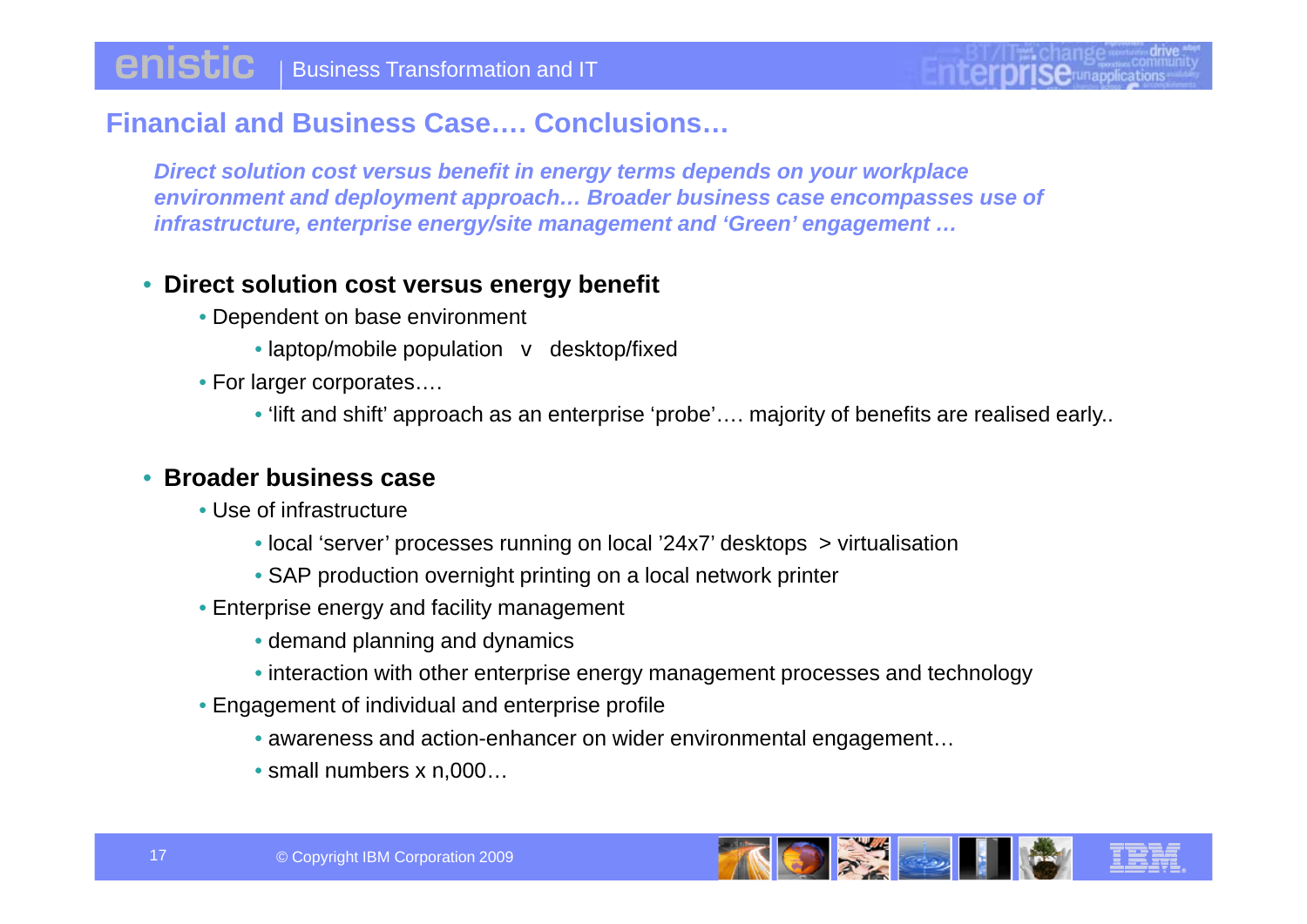# **People, Policies and Practices…. Conclusions**

*Underlying willingness to contribute in end-user populations… involving the 'silent majority'… Engage and advise supported by information.. don't dictate or nag Directly involve local communities…local knowledge + technology gives 'intelligent' solutions*

- **People**
	- Openness to the importance of environmental impacts in the workplace and personal contribution
	- Challenge is to engage the 'silent majority'…. Not the 'eco-warrior'
	- Adapt approaches to influence behaviour based on this

#### • **Policies and Practices**

- Sufficient opportunity to improve energy consumption profile without draconian policies
- Resistance to 'hard' policies based on survey responses
- $\bullet$  Use the environmental angle..
	- CO2 as a neutral measurement… to focus on % change
	- small numbers individually…. But multiplied by n,000…
- Information is a reinforcer of behaviour
- A community approach…supported by a local focal point is a recommended approach
	- supported by facilities infrastructure/support for set-up, administration..

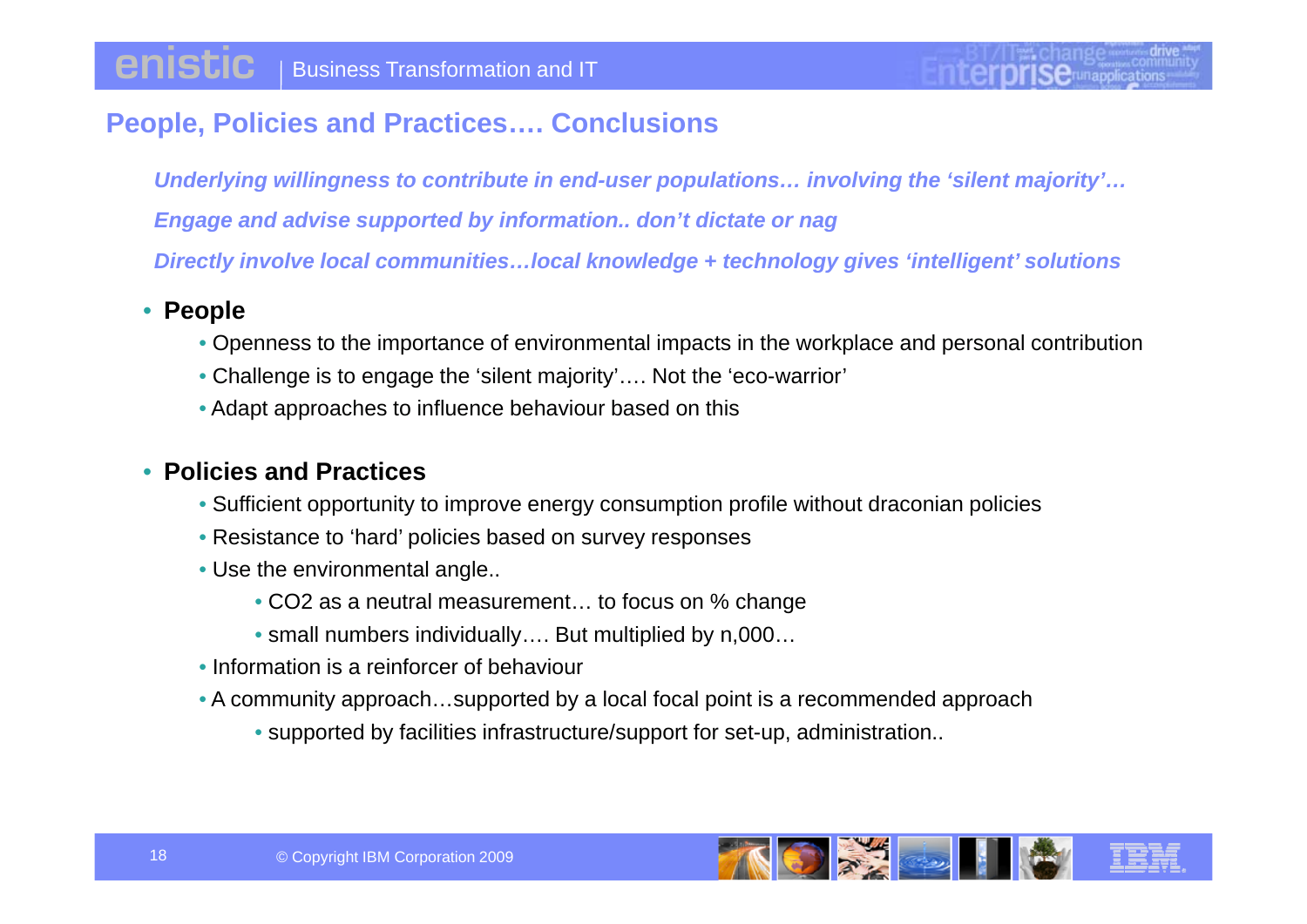# **Backup…**

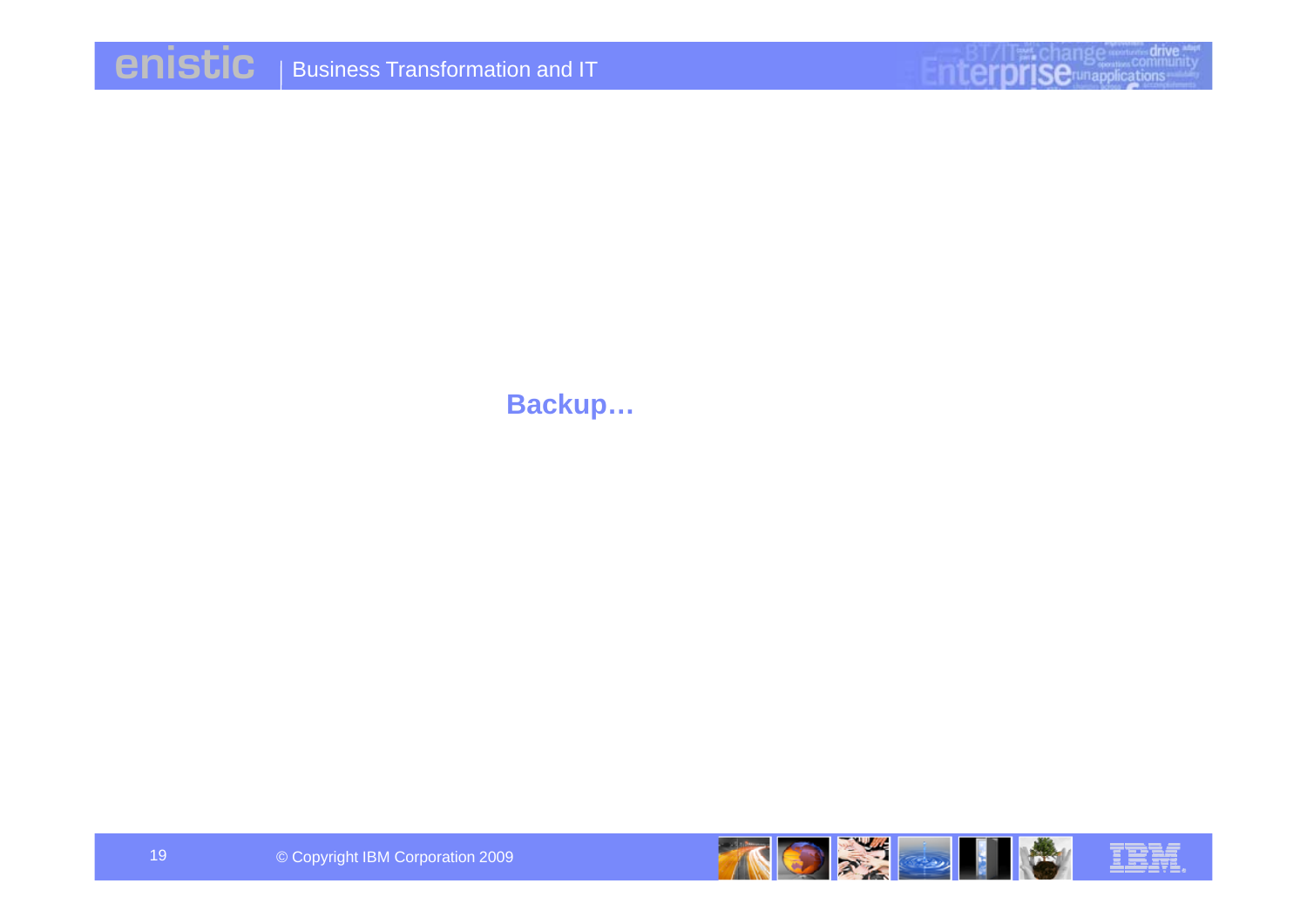### **User Entry Attitudes – Environment and Engagement**



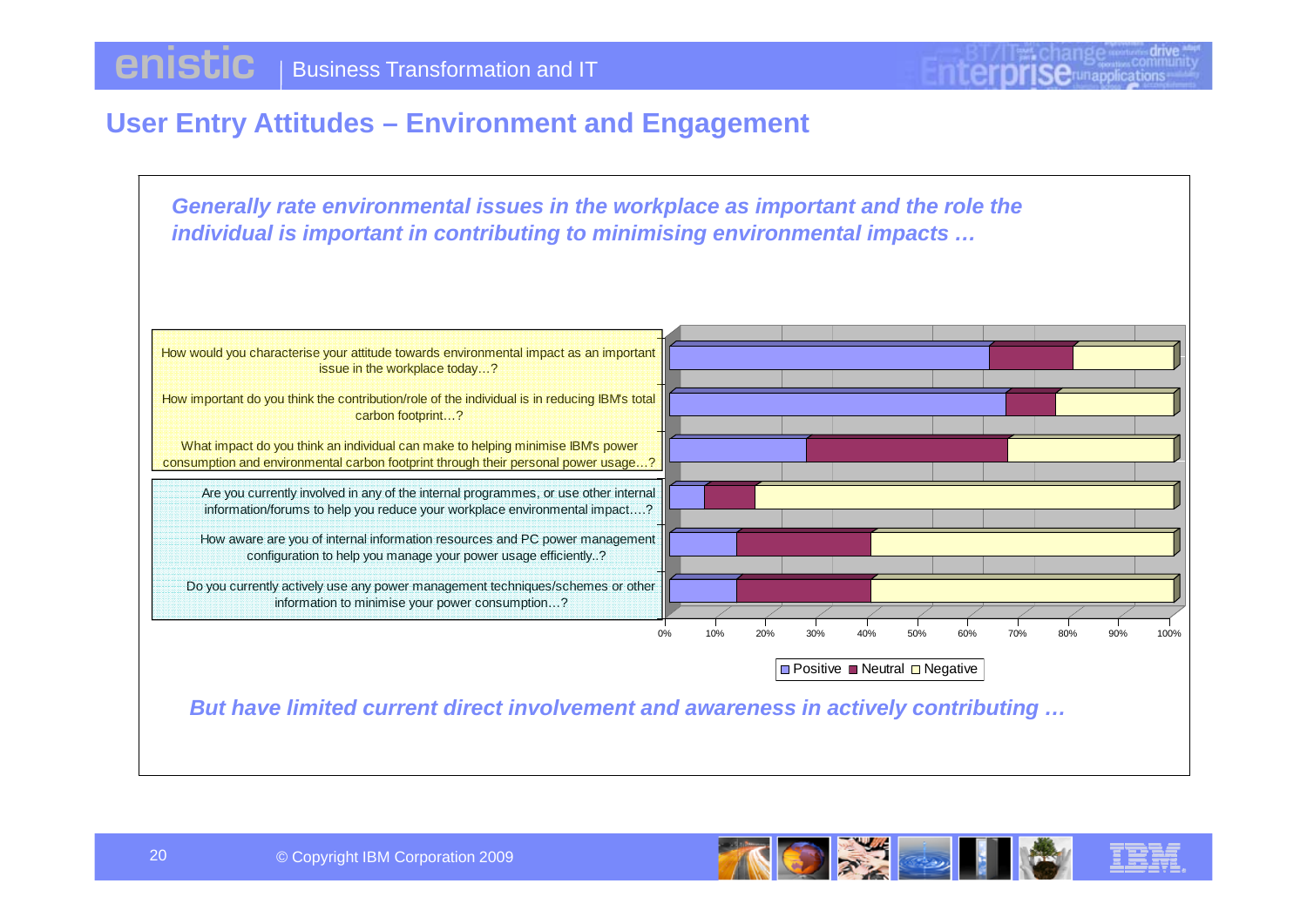#### **User Entry Attitudes – Management and Measurement**

*Generally equivocal about the effect of measurement, with some strong minority negative reaction to sharing of personal data and target/incentive approaches …*

Belief that reducing personal consumption would affect the ability to do their jobs....



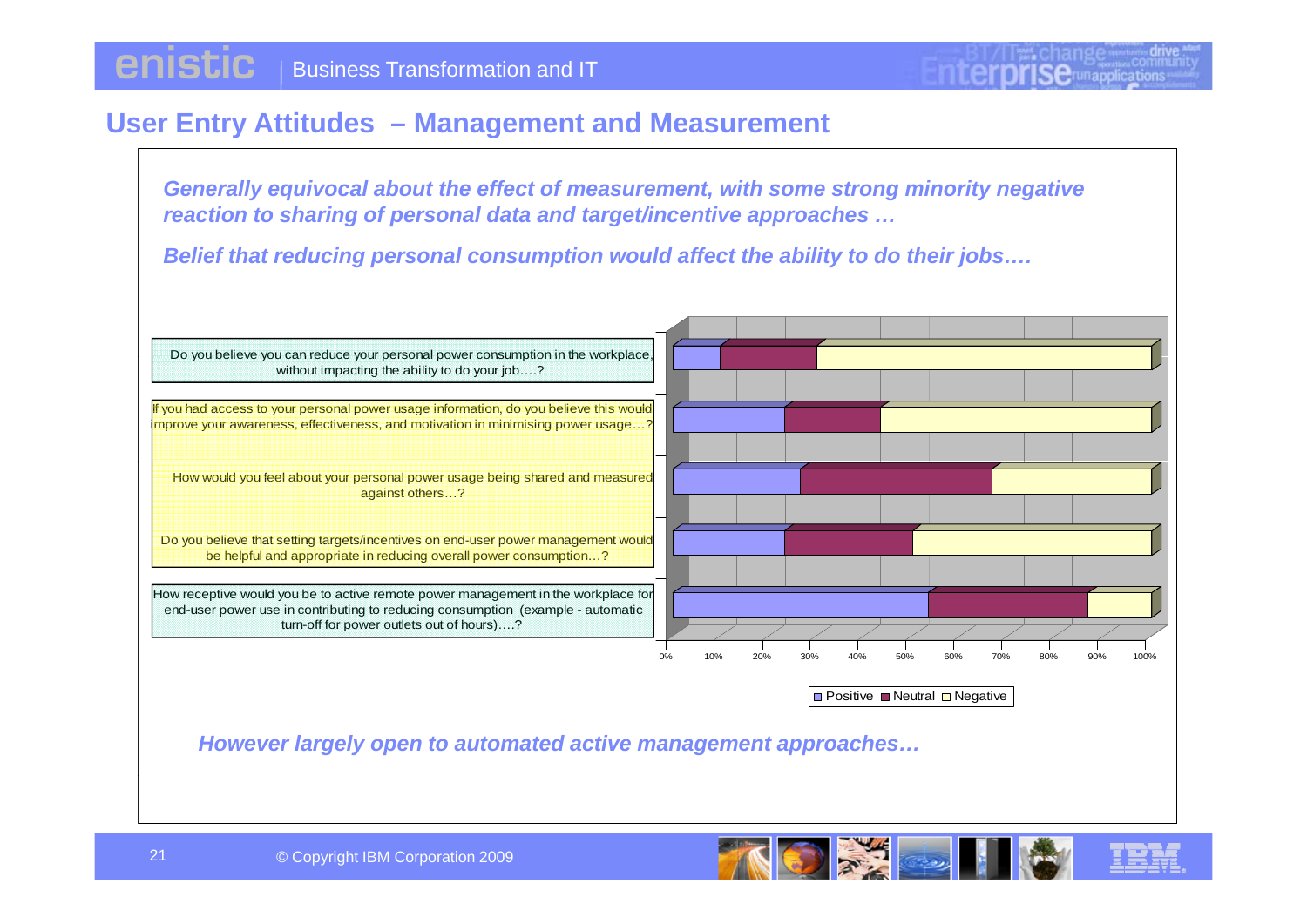# **Overall total profile – by phase…**

*Comparison of the daily usage profile between the Baseline, Guidance and Active Management phases of the project…*



#### Work profile by hour - Average

Total Daily Use Profile by Phase

| <b>Phase Name</b>         | Baseline |                       | Guidance |                | <b>Active Management</b> |                       |
|---------------------------|----------|-----------------------|----------|----------------|--------------------------|-----------------------|
| <b>Use Period</b>         | $CO2$ kg | Percent<br><b>use</b> | $CO2$ kg | Percent<br>use | $CO2$ kg                 | Percent<br><b>use</b> |
| Overnight (19:00 - 07:00) | 48.99    | 17%                   | 11.32    | 17%            | 15.20                    | 15%                   |
| Weekend                   | 39.03    | 14%                   | 9.87     | 15%            | 6.03 <sub>1</sub>        | 6%                    |
| Workday                   | 192.94   | 69%                   | 46.68    | 69%            | 77.40                    | 78%                   |
| <b>Total</b>              | 280.96   | 100%                  | 67.86    | 100%           | 98.63                    | 100%                  |

#### Average CO2 by Phase

|       | <b>Isoccupied Phase Name</b> | <b>Baseline</b> | Guidance | Active<br>Management |
|-------|------------------------------|-----------------|----------|----------------------|
| Yes   | CO <sub>2</sub> kg           | 227.47          | 55.28    | 84.70                |
|       | <b>Iotal Days</b>            | 887             | 226      | 395                  |
|       | CO2 kg per day               | 0.256           | 0.245    | 0.214                |
| No    | CO <sub>2</sub> kg           | 53.49           | 12.59    | 13.93                |
|       | <b>Total Days</b>            | 1,367           | 372      | 595                  |
|       | CO2 kg per day               | 0.039           | 0.034    | 0.023                |
| Total | $CO2$ kg                     | 280.96          | 67.86    | 98.63                |
|       | <b>Iotal Days</b>            | 2.254           | 598      | 991                  |
|       | CO2 kg per day               | 0.125           | 0.113    | 0.100                |

based on observed desk occupation during work days



22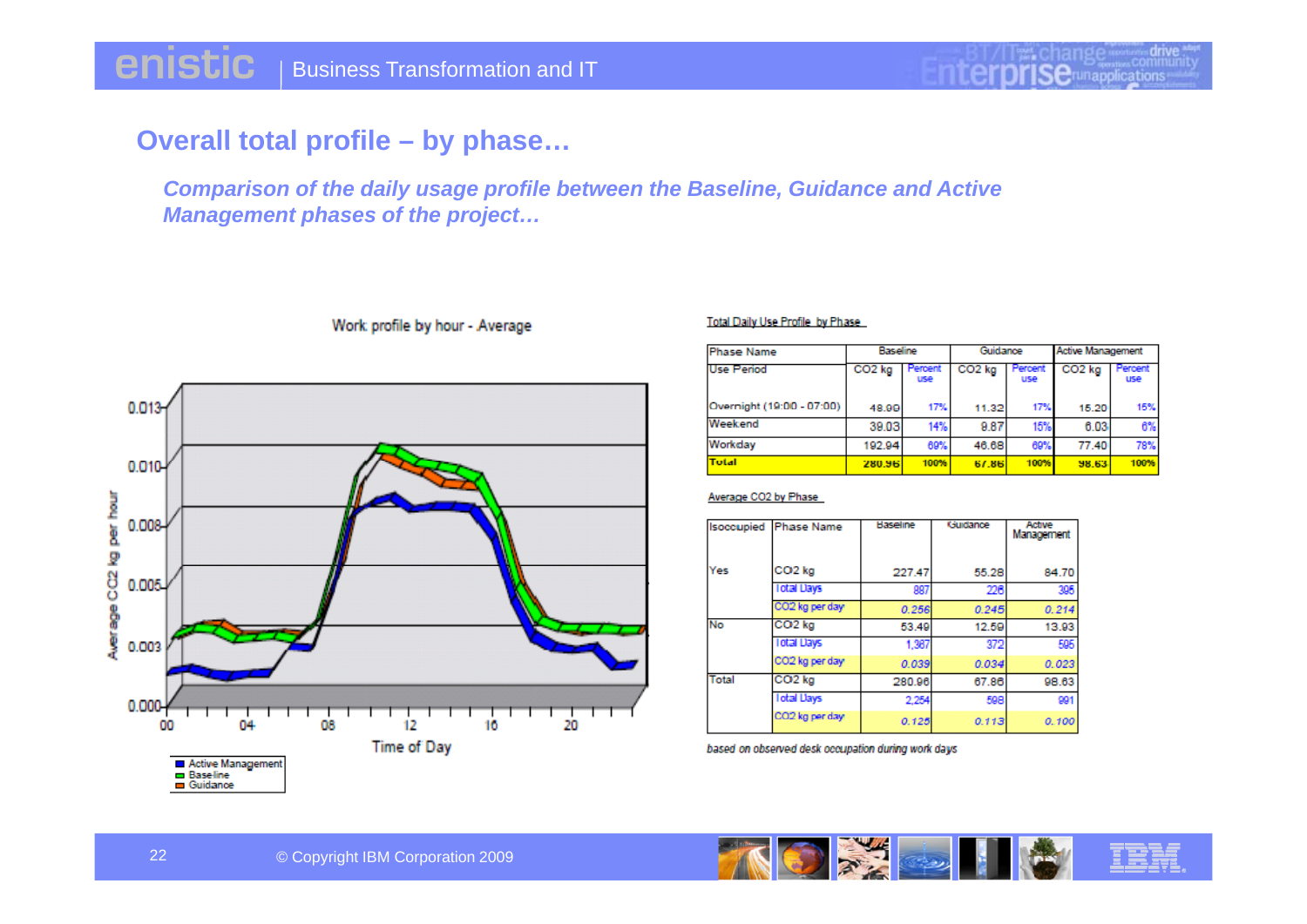# **Profile adjusted for desk population…**

*Underlying change in consumption rate, normalised for desk population through the phases and showing the difference between users with access to individual reporting and those without..*

#### **% change in CO2 kg rate per day**

Normalised for the desk usage profile between phases for the 'Daily' and 'Shared' user groups..

|        |              | Guidance v<br><b>Baseline</b> | Active v<br><b>Baseline</b> |
|--------|--------------|-------------------------------|-----------------------------|
| Daily  | No reporting | $-4%$                         | $-9%$                       |
|        | Reporting    | $-11%$                        | $-13%$                      |
| Shared | No reporting | $-1%$                         | $-9%$                       |
|        | Reporting    | $-7%$                         | $-24%$                      |
|        |              |                               |                             |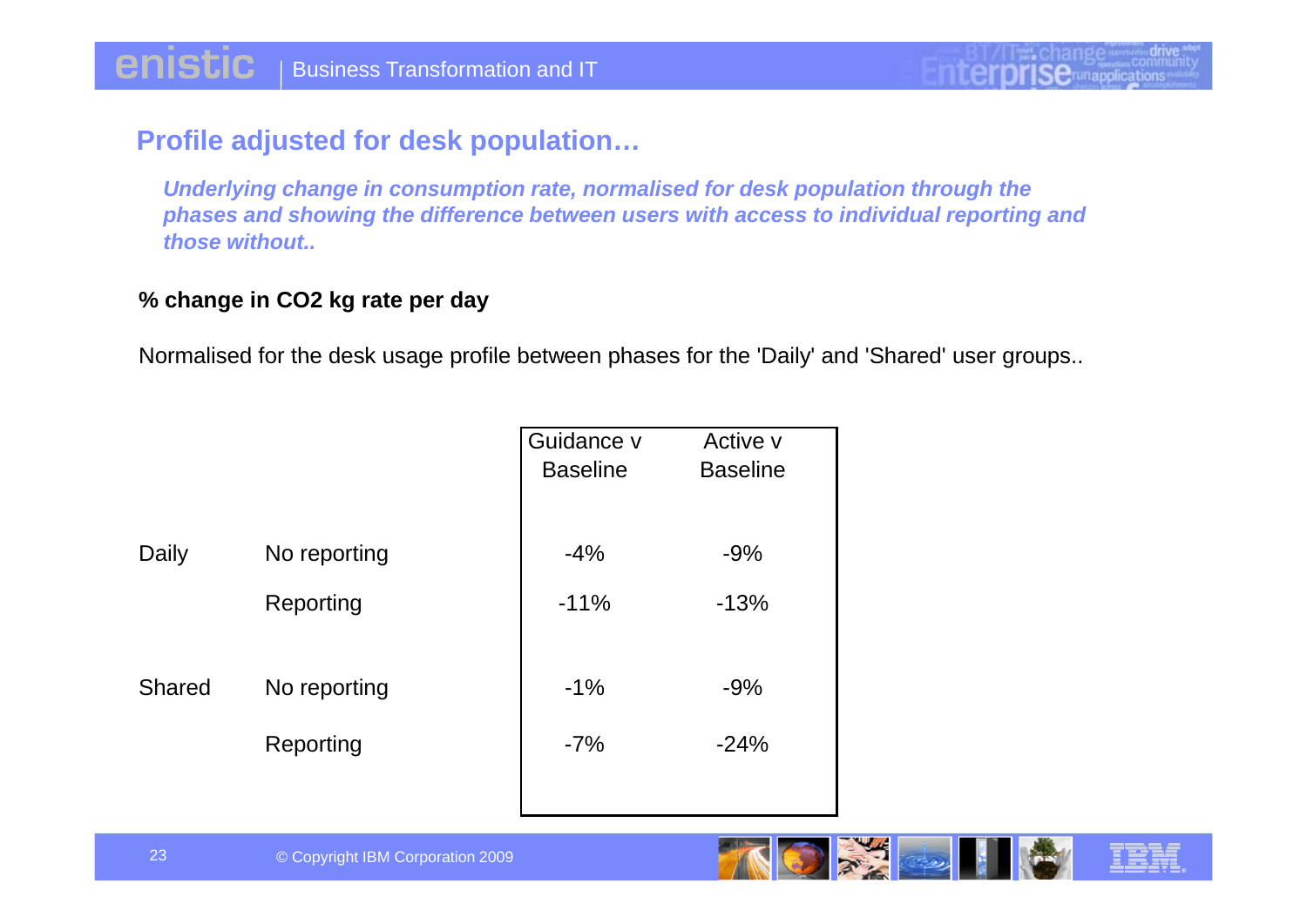### **User Exit Attitudes – Environment and Engagement**



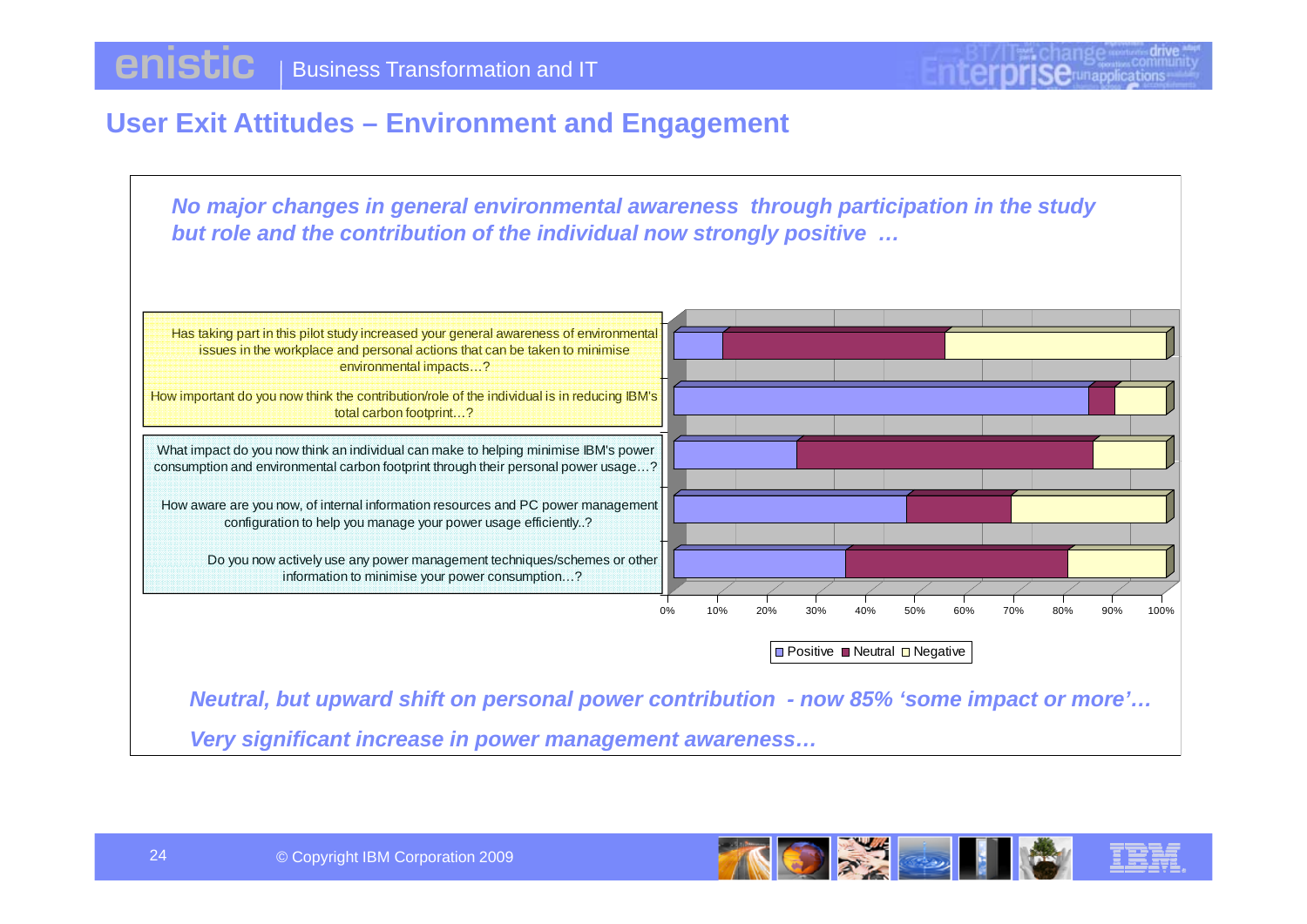#### **User Exit Attitudes – Management and Measurement**



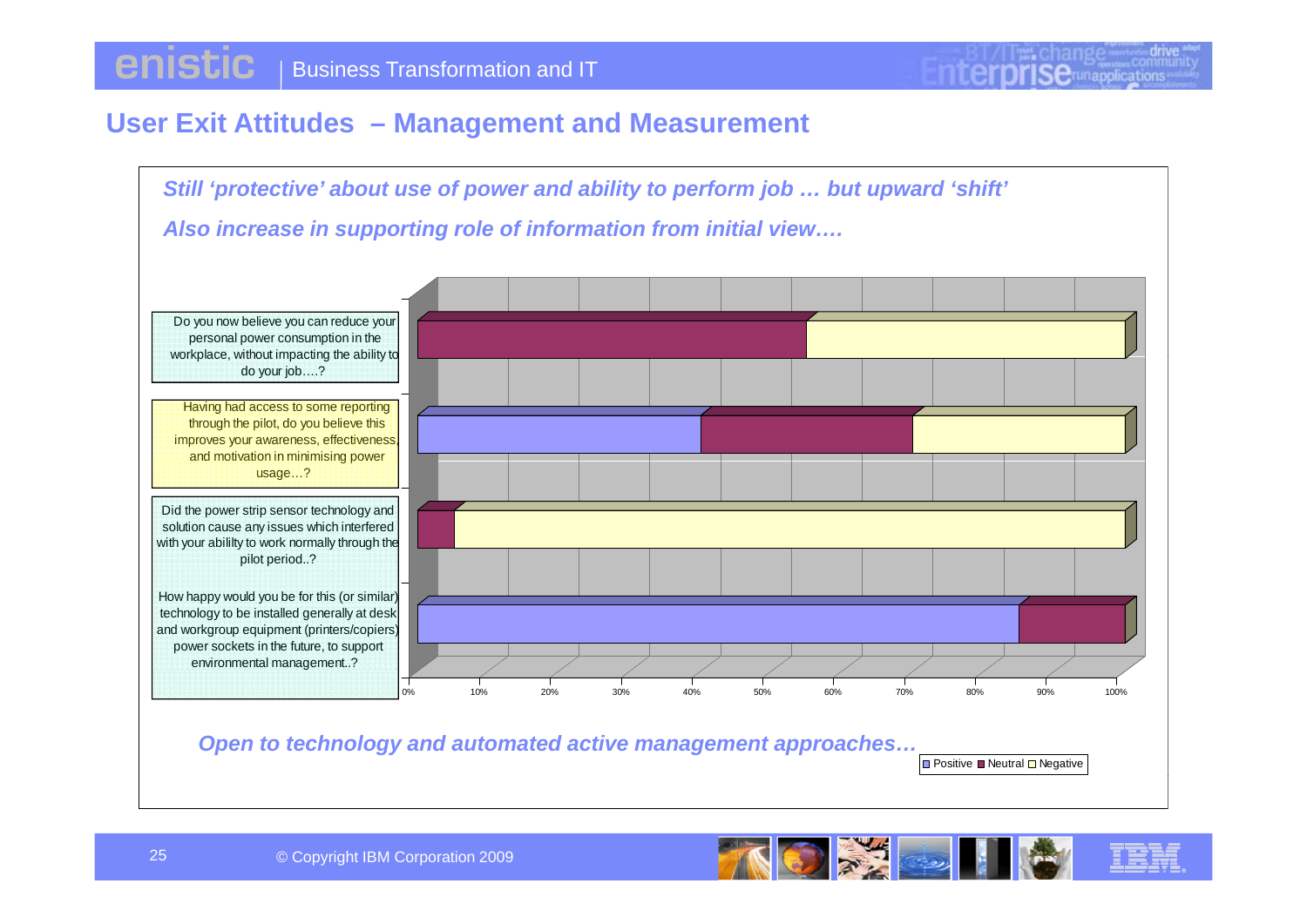# **User Attitudes – Entry and Exit comparisons…**

*What impact do you think an individual can make to help minimising IBM's power consumption and environmental carbon footprint through their personal power usage?* 

*Do you believe you can reduce your personal power consumption in the workplace, without impacting the ability to do your job?* 



*If you had access to your personal power consumption in the workplace, do you believe this would improve your awareness, effectiveness, and motivation in minimising power usage*





*How receptive would you be to active remote power management in the workplace for end-user power use in contributing to reducing consumption*





26